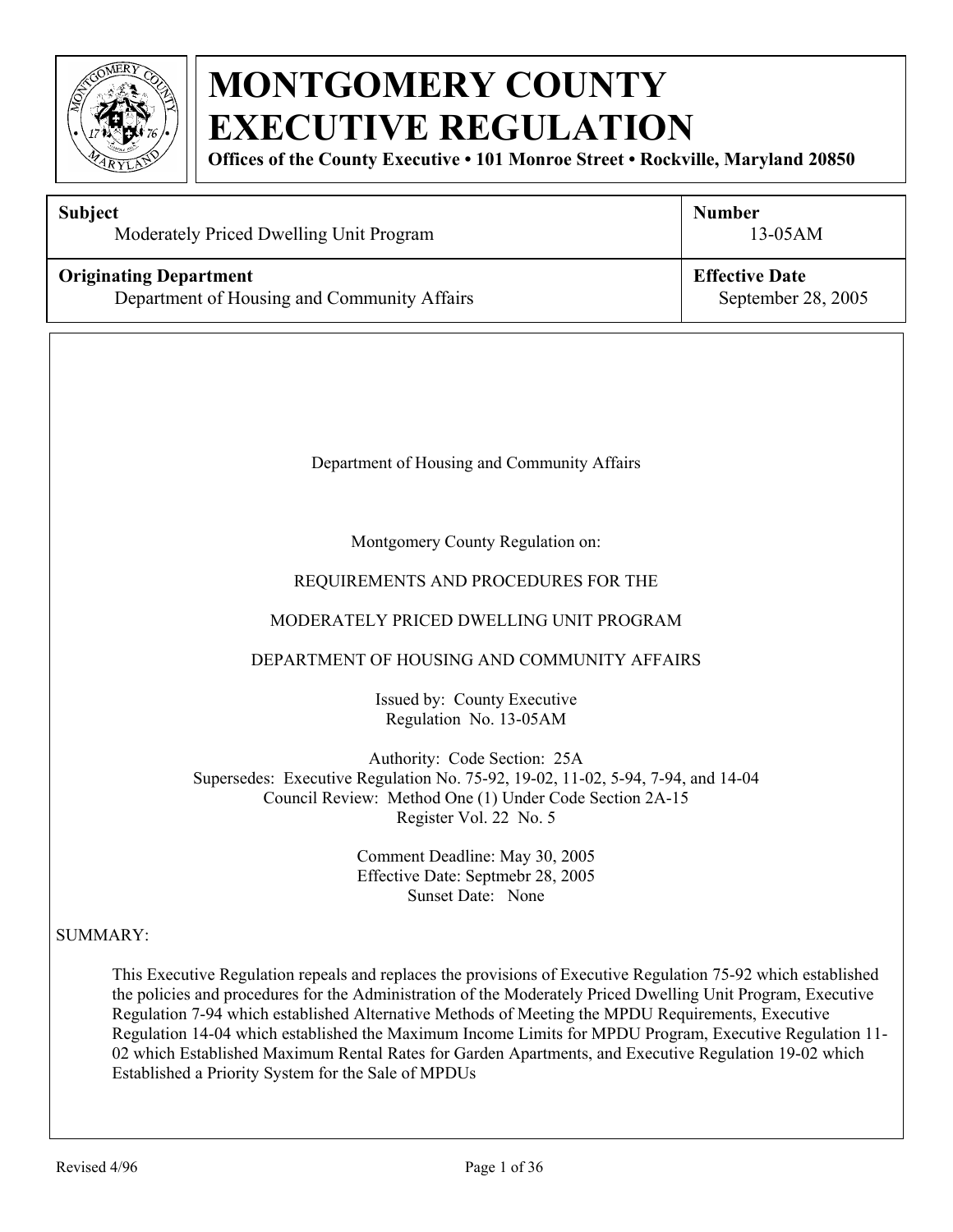

**Offices of the County Executive • 101 Monroe Street • Rockville, Maryland 20850**

| <b>Subject</b>                              | <b>Number</b>         |
|---------------------------------------------|-----------------------|
| Moderately Priced Dwelling Unit Program     | $13-05AM$             |
| <b>Originating Department</b>               | <b>Effective Date</b> |
| Department of Housing and Community Affairs | September 28, 2005    |

#### ADDRESSES:

 Information and copies of this regulation are available from the Department of Housing and Community Affairs, (DHCA), Division of Housing and Code Enforcement, 100 Maryland Avenue, 4<sup>th</sup> Floor, Rockville, MD 20850

#### STAFF CONTACT:

Christopher J. Anderson, Program Administrator, Telephone Number 240-777-3600

#### BACKGROUND INFORMATION:

Chapter 25A of the Montgomery County Code, 2004, as amended, established the provisions of the Moderately Priced Housing (MPH) Law. This regulation establishes the policies and procedures for the administration of the MPH Law. The regulation is applicable to subdivisions having a moderately priced dwelling unit (MPDU) requirement, to MPDUs which are sold, resold, or rented through the program, and to persons or households applying for eligibility to purchase or rent an MPDU.

#### **INDEX**

#### **25A.00.01 Definitions**

#### **25A.00.02 Eligibility for Purchasing or Renting MPDUs and Occupancy Requirements**

- 2.1 Application and Certification
- 2.2 Requirements for Eligibility Income
- 2.3 Special Income Exemption for Conversion of Rental MPDUs to Condominiums
- 2.4 Requirements for Eligibility Restrictions on Ownership of Residential Property
- 2.5 Homebuyer Certifications
- 2.6 Occupancy Requirements for MPDUs

#### **25A.00.03 Requirement to Provide MPDUs**

- 3.1 Requirements of the Agreement to Build Moderately Priced Dwelling Units
- 3.2 Housing Programs Which Satisfy the MPDU Requirement

#### **25A.00.04 Options for Providing Less Than the Required Number of MPDUs**

4.1 MPDU Land Transfer Option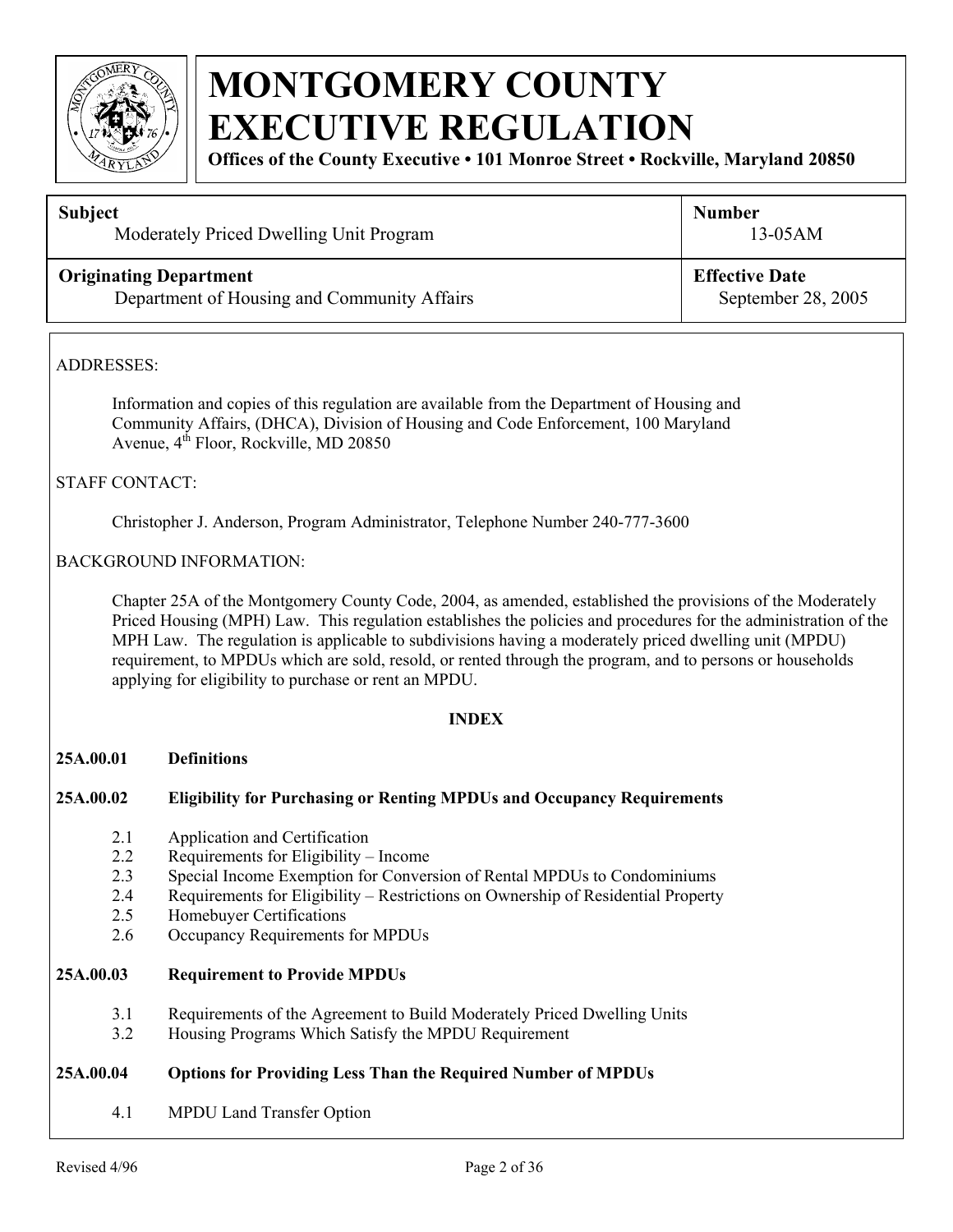

**Offices of the County Executive • 101 Monroe Street • Rockville, Maryland 20850**

| <b>Subject</b>                |                                                                                                          | <b>Number</b>         |  |  |  |
|-------------------------------|----------------------------------------------------------------------------------------------------------|-----------------------|--|--|--|
|                               | Moderately Priced Dwelling Unit Program                                                                  | 13-05AM               |  |  |  |
| <b>Originating Department</b> |                                                                                                          | <b>Effective Date</b> |  |  |  |
|                               | Department of Housing and Community Affairs<br>September 28, 2005                                        |                       |  |  |  |
| 4.2                           | Waiver of an Applicant's MPDU Requirements                                                               |                       |  |  |  |
| 4.3                           | Approval to Provide MPDUs at an Alternative Location in the Same Policy Area                             |                       |  |  |  |
| 4.4                           | Request to Make an Alternative Payment to the Housing Initiative Fund                                    |                       |  |  |  |
| 4.5                           | <b>Alternative Payment</b>                                                                               |                       |  |  |  |
| 4.6                           | Request for Fewer or No MPDUs to be built in certain developments with more than 20 but fewer than 50    |                       |  |  |  |
|                               | units at one location                                                                                    |                       |  |  |  |
| 25A.00.05                     | <b>Establishing Sale and Rental Prices</b>                                                               |                       |  |  |  |
| 5.1                           | Maximum Allowable Sales Prices of MPDUs                                                                  |                       |  |  |  |
| 5.2                           | Maximum Rental Rates for MPDUs                                                                           |                       |  |  |  |
| 5.3                           | Rental MPDUs Sold as For Sale MPDUs                                                                      |                       |  |  |  |
| 25A.00.06                     | <b>Sale and Rental Procedures</b>                                                                        |                       |  |  |  |
| 6.1                           | Offering MPDUs for Sale or Rent                                                                          |                       |  |  |  |
| 6.2                           | <b>Lottery Selection Process</b>                                                                         |                       |  |  |  |
| 6.3                           | Offering MPDUs for Rent                                                                                  |                       |  |  |  |
| 6.4                           | <b>MPDU Covenants</b>                                                                                    |                       |  |  |  |
| 6.5                           | Sales and Rental Documentation                                                                           |                       |  |  |  |
| 25A.00.07                     | Procedures for Purchase and Rental of MPDUs by the Commission and Designated Housing<br><b>Providers</b> |                       |  |  |  |
| 7.1                           | Qualification and Designation of Housing Providers by the County Executive                               |                       |  |  |  |
| 7.2                           | Notifying the Commission                                                                                 |                       |  |  |  |
| 7.3                           | <b>Purchase Requirements</b>                                                                             |                       |  |  |  |
| 25A.00.08                     | <b>Resale of MPDUs During the Control Period</b>                                                         |                       |  |  |  |
| 8.1                           | Requesting a Resale Price Determination                                                                  |                       |  |  |  |
| 8.2                           | Establishing the Maximum Resale Price                                                                    |                       |  |  |  |
| 8.3                           | <b>Resale Procedures</b>                                                                                 |                       |  |  |  |
| 25A.00.09                     | <b>Resale of MPDUs After the Control Period</b>                                                          |                       |  |  |  |
| 9.1                           | Seller's Notification of the Department                                                                  |                       |  |  |  |
| 9.2                           | Commission's Right to Purchase MPDUs                                                                     |                       |  |  |  |
|                               | 9.3<br>Payment of Excess Proceeds to Housing Initiative Fund                                             |                       |  |  |  |
| 9.4                           | Divorce                                                                                                  |                       |  |  |  |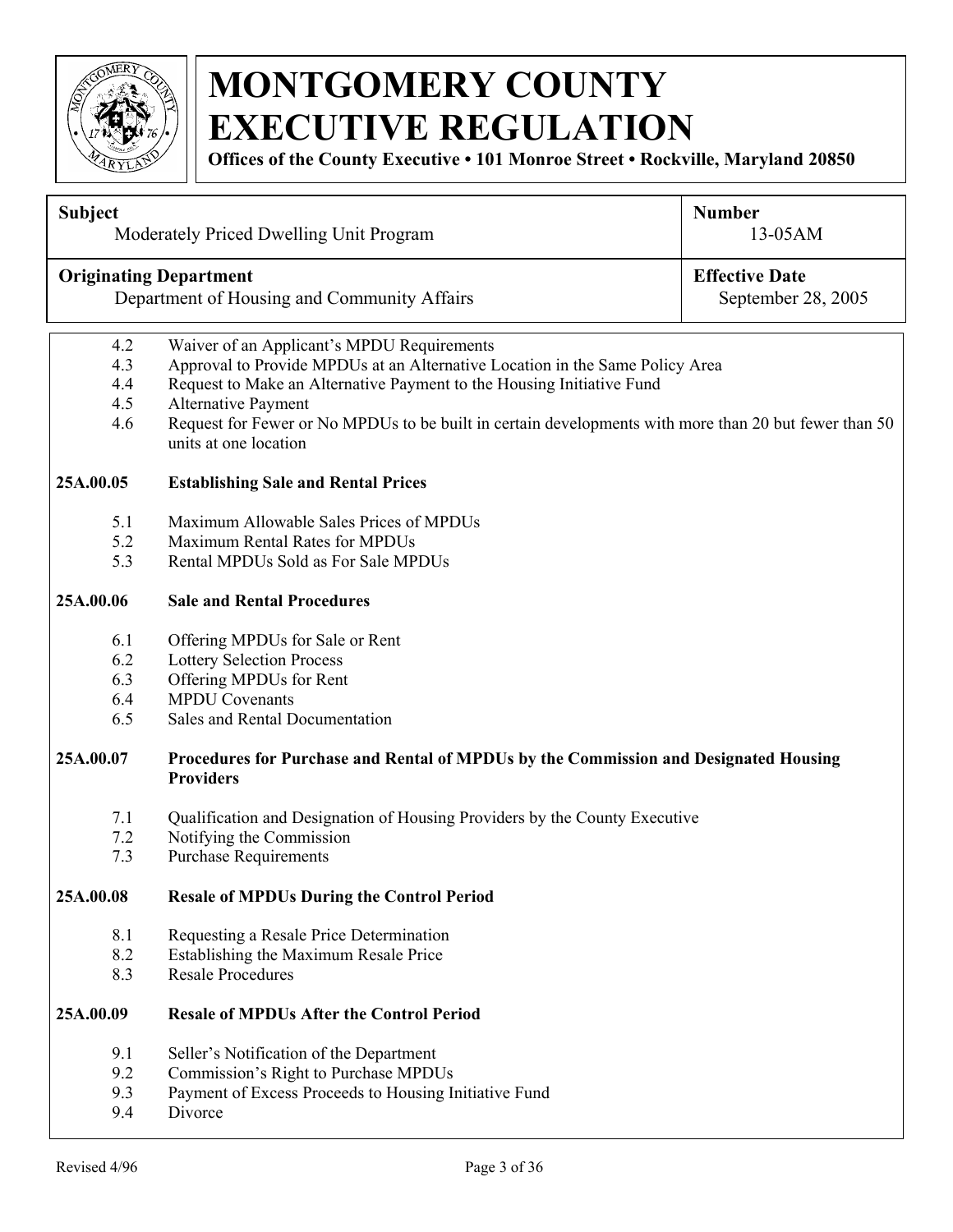

**Offices of the County Executive • 101 Monroe Street • Rockville, Maryland 20850**

#### **Subject**

Moderately Priced Dwelling Unit Program

#### **Originating Department**

Department of Housing and Community Affairs

**Effective Date**

13-05AM

**Number** 

September 28, 2005

#### **25A.00.10 Sale of MPDU by Foreclosure**

#### **25A.00.11 Enforcement**

#### **EXECUTIVE REGULATION**

#### **25A.00.01 Definitions**

 1.1 "Alternative Compliance Measure" means a method of providing MPDUs other than under the standard requirement, including land transfer, alternative location, waiver, and alternative payments to the Housing Initiative Fund.

1.2 "Alternative Review Committee" means a committee composed of the Director, the Executive Director of the Commission, and the Director of Park and Planning, or their designees.

1.3 "Applicant" means any person, firm, partnership, association, joint venture, or corporation required to construct and sell or lease moderately priced dwelling units.

 1.4 "Certificate of Eligibility" means a certificate which is effective for a specified period of time, which is issued by the Department to persons meeting the Program's minimum eligibility criteria, and which enables them to be placed on an eligibility list maintained by the Department.

 1.5 "Commission" refers to the Montgomery County Housing Opportunities Commission, or its successor agency.

 1.6 "Consumer Price Index" means the latest published version of the Consumer Price Index for All Urban Consumers (CPI-U) of the U.S. Department of Labor for the Washington metropolitan area, or any similar index selected by the County Executive.

 1.7 "Control period" means the time an MPDU is subject to either resale price controls and owner occupancy requirements or maximum rental limits as provided herein.

(a) For an MPDU originally offered for sale or rent before March 1, 2002, the control period for sale MPDUs is 10 years from the date of the original sale; for rental MPDUs the control period is 20 years from that date of original rental.

 (b) For an MPDU originally offered for sale or rent in an Annual Growth Policy (AGP) policy area before March 1, 2002, the control period for sale MPDUs is 15 years from the date of the original sale.

(c) For an MPDU originally offered for sale or rent between March 1, 2002 and March 31,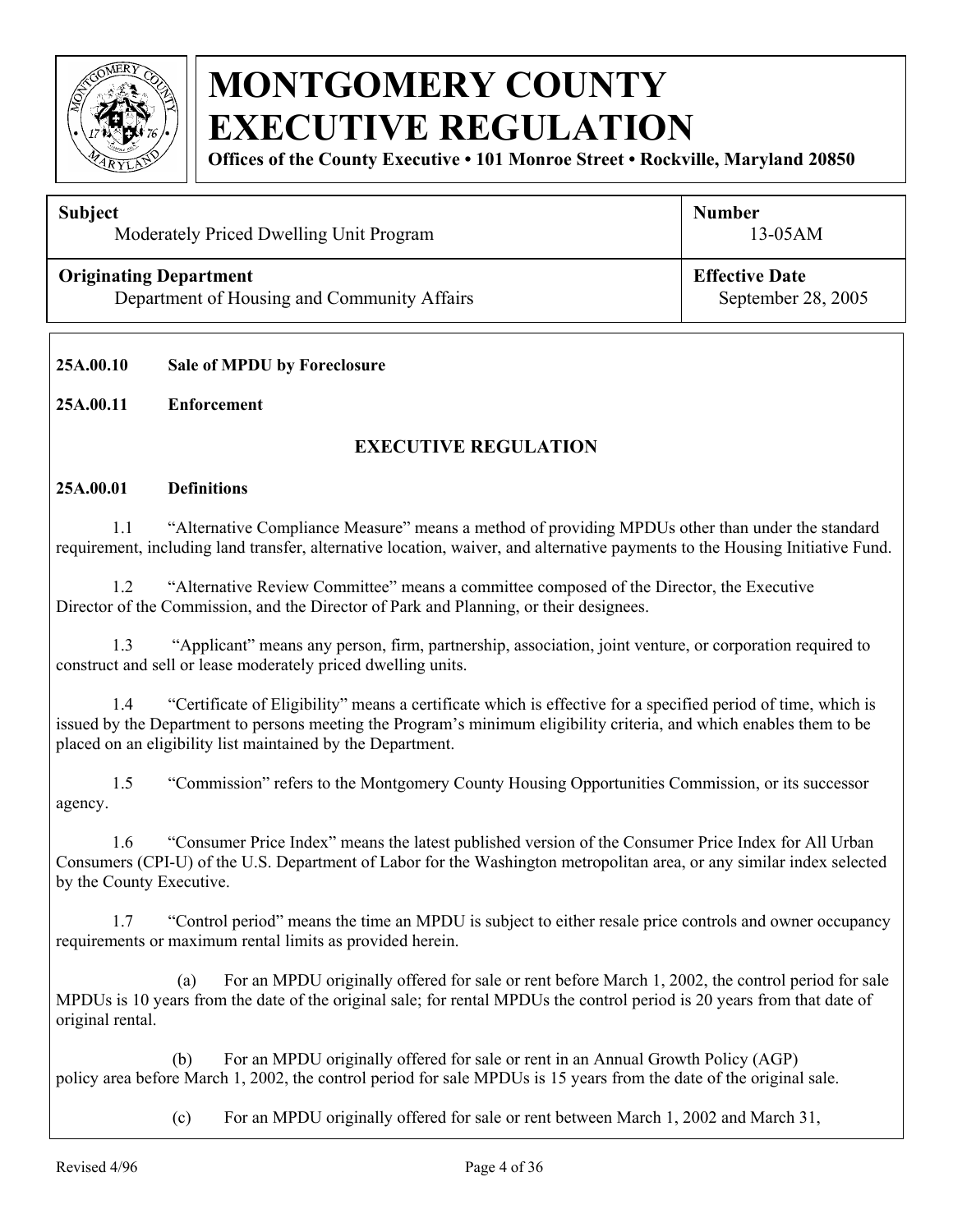

**Offices of the County Executive • 101 Monroe Street • Rockville, Maryland 20850**

| <b>Subject</b>                              | <b>Number</b>         |
|---------------------------------------------|-----------------------|
| Moderately Priced Dwelling Unit Program     | $13-05AM$             |
| <b>Originating Department</b>               | <b>Effective Date</b> |
| Department of Housing and Community Affairs | September 28, 2005    |

2005, the control period for sale MPDUs is 10 years from the date of the original settlement date, and 10 years from the settlement date of each subsequent sale if such sale occurs during the existing control period; for rental MPDUs the control period is 20 years from the date of original rental.

(d) For an MPDU originally offered for sale or rent on or after April 1, 2005, the control period for sale MPDUs is 30 years from the date of the original sale, and 30 years from the settlement date of each subsequent sale if such sale occurs during the existing control period; the control period for rental units is 99 years from the date of original rental.

1.8 "Date of Original Sale" means the date of settlement for purchase of an MPDU

1.9 "Date of Original Rental" means the date of the first lease agreement for an MPDU takes effect.

 1.10 "Department" refers to the Montgomery County Department of Housing and Community Affairs, or its successor agency.

 1.11 "Designated housing providers" means housing development agencies and nonprofit corporations, as may be periodically designated by the County Executive, as entities which are eligible to purchase or lease MPDUs under Section 25-A 8(b) of the Montgomery County Code, 2004, as amended.

1.12 "Development application" means submitting an original application for a development approval to the Planning Board (including, but not limited to, a preliminary plan of subdivision, site plan, development plan, or project plan) for approval, or applying to DPS for a building permit when there is no site plan, whichever is applicable.

1.13 "Director" refers to the Director of the Department of Housing and Community Affairs.

 1.14 "Eligible person" means a person who has been found eligible to participate in the Program by the Department, and who possesses a Certificate of Eligibility to purchase or rent an MPDU.

 1.15 "Fair market value of capital improvements" is defined as the actual and reasonable costs of materials, professional fees, contractor's costs, and permit fees associated with furnishing and installing improvements. The fair market value of improvements may include reimbursement for the value of labor performed by the owner, but not for the purchase of tools and equipment used to install the improvements.

 1.16 "Financially Infeasible" means a finding by the Alternative Review Committee regarding an MPDU development, based upon information provided by the applicant, used to evaluate a request to provide less than the required number of MPDUs.

 1.17 "Finished lot" means one which has been prepared in accordance with the subdivision requirements set forth in Chapter 59 and is ready for the construction of a dwelling unit without major additional on-site, off-site, or public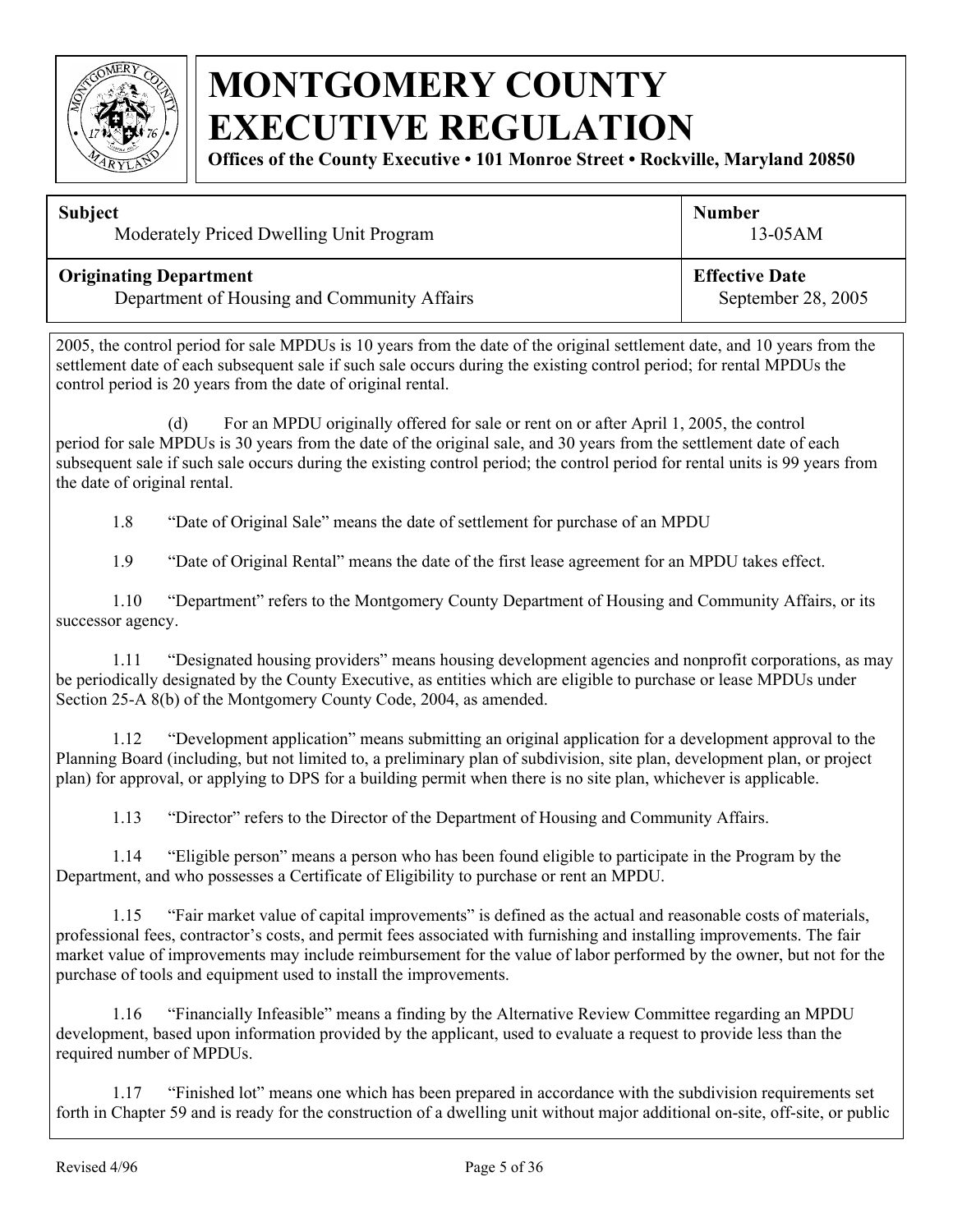

**Offices of the County Executive • 101 Monroe Street • Rockville, Maryland 20850**

| <b>Subject</b>                              | <b>Number</b>         |
|---------------------------------------------|-----------------------|
| Moderately Priced Dwelling Unit Program     | $13-05AM$             |
| <b>Originating Department</b>               | <b>Effective Date</b> |
| Department of Housing and Community Affairs | September 28, 2005    |

space preparation or where a bond has been provided indemnifying against the applicant's failure to complete the public improvements.

 1.18 "Garden Apartment" means a multi-family dwelling unit structure that is four (4) stories or fewer in height.

 1.19 "High Rise Building" means any residential dwelling unit located in a multifamily residential or mixed use building that is higher than four (4) stories.

 1.20 "Housing Initiative Fund" means a fund established by the County Executive to achieve the purposes of Section 25B-9.

 1.21 "Median Income" means the area median income for the Washington, DC Primary Metropolitan Statistical Area (PMSA) as published annually by the U.S. Department of Housing and Urban Development (HUD).

 1.22 "Moderately Priced Dwelling Unit (MPDU) means a dwelling unit produced in accordance with Chapter 25A of the Montgomery County Code, 2004, as amended.

 1.23 "Moderately Priced Housing Law" (MPH) means Chapter 25A of the Montgomery County Code, 2004, as amended.

1.24 "Planning Board" refers to the Montgomery County Planning Board, or its successor agency.

1.25 "Planning Policy Area" means a geographic area defined in the County's Annual Growth Policy.

 1.26 "Priority marketing period" means a period of no more than 90 days from the date the Department gives the Applicant an approved list of eligible certificate holders to whom the units may be marketed, during which time the MPDU must be available exclusively to persons holding a Certificate of Eligibility under the program.

 1.27 "Program" for this part, refers to the Moderately Priced Dwelling Unit program administered by the Department.

 1.28 "Purchaser's or Renter's Certification Form" means a certificate that the purchaser and/ or renter of an MPDU signs which states that they must occupy the unit in accordance with the provisions of Chapter 25A.

#### **25A.00.02 Eligibility for Purchasing or Renting MPDUs and Occupancy Requirements**

2.1 Application and Certification.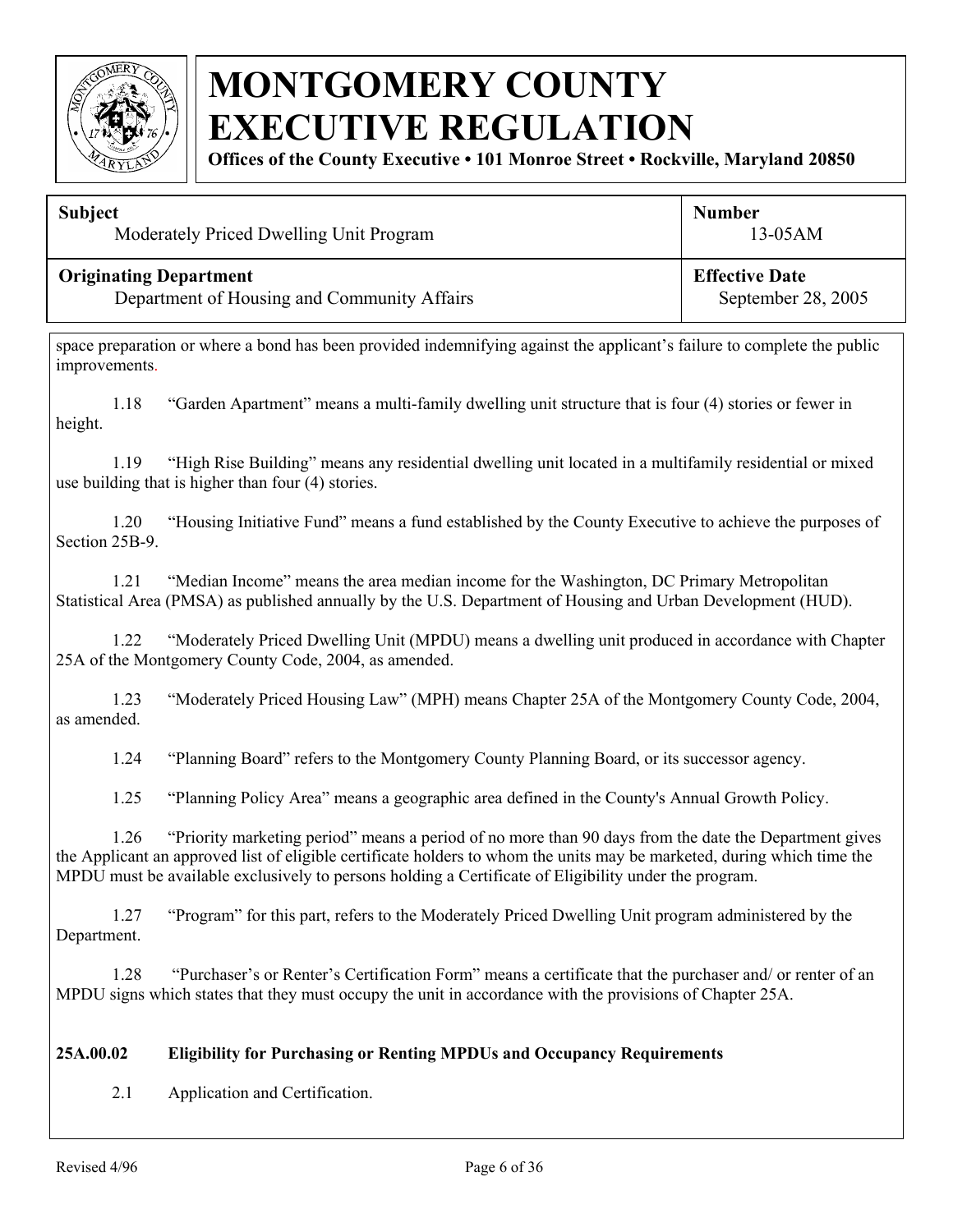

**Offices of the County Executive • 101 Monroe Street • Rockville, Maryland 20850**

| <b>Subject</b>                              | <b>Number</b>         |
|---------------------------------------------|-----------------------|
| Moderately Priced Dwelling Unit Program     | $13-05AM$             |
| <b>Originating Department</b>               | <b>Effective Date</b> |
| Department of Housing and Community Affairs | September 28, 2005    |

(a) A person who wants to purchase or rent an MPDU must apply to the Department to be certified as eligible for participation in the program and to be placed on the eligibility list. To determine whether an individual or household meets the minimum eligibility requirements, the following information and documentation must be provided to the Department: for persons seeking rental certificates only: copies of the two most recent previously filed Federal income tax returns, the applicant's two most recent W-2 forms, copies of divorce or separation agreements (if applicable or if most recent tax return was filed as "married"), and copies of employment pay check stubs from each current employer. For persons seeking a certificate of eligibility to purchase, the applicant must also supply a credit report which is no more than thirty (30) days old. All the required information and documentation listed above must be provided for every wage earner in the household. The Department reserves the right to require certified copies of a household's IRS tax forms.

(b) Persons who do not have the required Federal tax information because they did not live in the United States at any time during the applicable time period must supply a copy of their passport and the passports of each family member indicating their dates of entry. In addition, these persons must supply evidence from the United States Internal Revenue Service verifying that they have not filed Federal income taxes in the previous one or two years, whichever is applicable.

(c) A household which includes a person who is self-employed must demonstrate that they are within the Program's income guidelines by providing evidence and documentation in a form acceptable to the Department.

(d) The Department may set defined time periods during which applications for sales certificates will be accepted.

(e) A household determined to be eligible is issued a non-transferable Certificate of Eligibility which contains an expiration date. The expiration date of rental certificates generally shall be twenty-four months from the date of issuance. The expiration date for certificates for sale units shall generally be the last day of the month, twelve months from the date of application. If a certificate for sale units expires prior to the next open application period, the Department may honor the certificate until the holder re-applies and is determined to be eligible. Prior to its expiration date, the Certificate of Eligibility remains valid as long as the household's income does not exceed the income limits of the MPDU program at the time the holder's mortgage loan application is submitted for underwriting by a lender or a lease for the rental of an MPDU. A certificate of eligibility may be renewed upon expiration if the certificate holder re-applies and demonstrates that the household continues to meet all eligibility requirements in effect at the time of renewal.

(f) In the case of issuing certificates of eligibility for MPDU rental units, the Department may assign its responsibility for accepting applications and certifying an individual's or household's eligibility under the Program to individual apartment complexes containing MPDUs. In such cases, the Department must annually notify the apartment complexes of the applicable income limits and other eligibility criteria. In addition, upon the Department's request, the complexes must submit their application, lease, and leasing procedures to the Department for review and approval.

2.2 Requirements for Eligibility – Income. To determine a household's eligibility for the Program, except in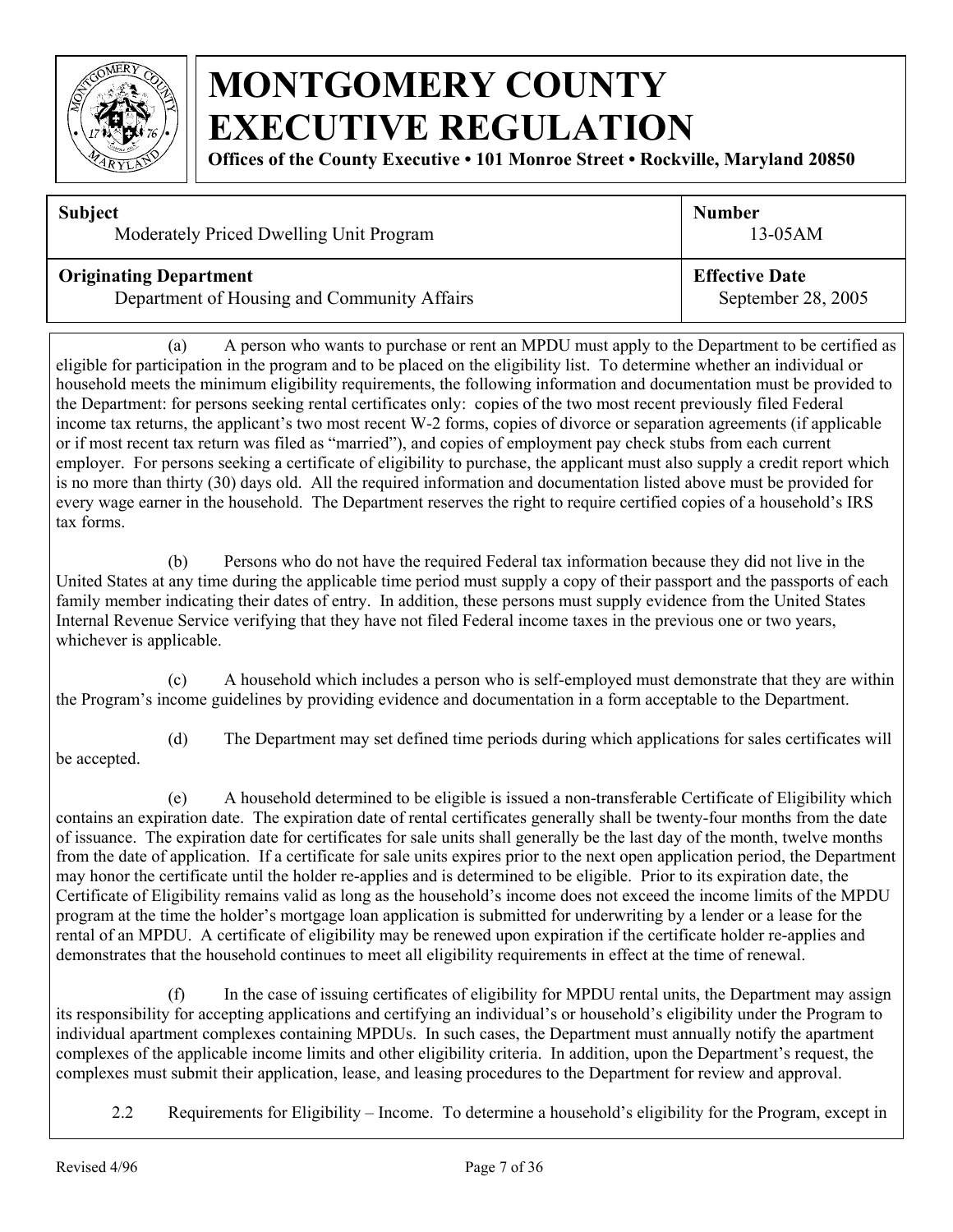

**Offices of the County Executive • 101 Monroe Street • Rockville, Maryland 20850**

| <b>Subject</b>                              | <b>Number</b>         |  |
|---------------------------------------------|-----------------------|--|
| Moderately Priced Dwelling Unit Program     | $13-05AM$             |  |
| <b>Originating Department</b>               | <b>Effective Date</b> |  |
| Department of Housing and Community Affairs | September 28, 2005    |  |

circumstances described in subsection (e) below, the Department must determine that the household's total income is at least equal to the approved minimum and does not exceed the approved maximum income limits for sale or rental housing in effect at that time. The Department may adopt uniform policies for determining how household annual gross income must be calculated.

(a) Maximum Income – MPDU Sales. By June 15th of each year, the Director of the Department must set the maximum incomes allowed under the rental and sales programs according to the following procedures. The maximum income required to purchase an MPDU is set at seventy percent (70%) of the median income for a household size of four (4). The 70% percent figure for a household of four is then multiplied by the following adjustment factors to determine the maximum income allowed for various household sizes. The resulting figure is rounded to the nearest \$500.

| Household Size           |    |    | -  |  |
|--------------------------|----|----|----|--|
| <b>Adjustment Factor</b> | חר | oι | 90 |  |

(b) Maximum Income – MPDU Rental. The maximum income to rent an MPDU is set at sixty-five percent (65%) of the median income for a household size of four (4). The 65% percent figure for a household of four is then multiplied by the following adjustment factors to determine the maximum income allowed for various household sizes. The resulting figure is adjusted to the nearest \$500.

| Household Size           |  |  |  |
|--------------------------|--|--|--|
| <b>Adjustment Factor</b> |  |  |  |

(c) The Director may set the maximum income to rent an MPDU in a high rise building at seventy percent (70%) of the median income for a household size of four (4).

(d) If the change in median income from the preceding year is negative, the Director may adjust the maximum income by the percentage change in the consumer price index for the preceding 12 month period.

(e) At the time the new income limits are set each year, the Department shall compare the maximum income needed to purchase for household size of one with the starting salary for a teacher (Bachelor degree) in the Montgomery County Public School System. If the Department determines that the maximum income figure under the Program would preclude the participation of a first year teacher in the school system, the Director may adjust the income limits accordingly to allow the participation of first year teachers.

(f) Minimum Annual Incomes. Each year the Department may determine and set a minimum annual income for participation in the program. If a minimum is set, it must be set at the minimum annual income needed to qualify for a mortgage to purchase an MPDU, or to make a rental payment for an MPDU, as determined by the Department. In setting this minimum, the Department must consider the availability of any mortgage assistance or rental assistance programs that may be used to meet these payments. To determine this minimum, the Department must consult with lenders and leasing agents familiar with industry standards.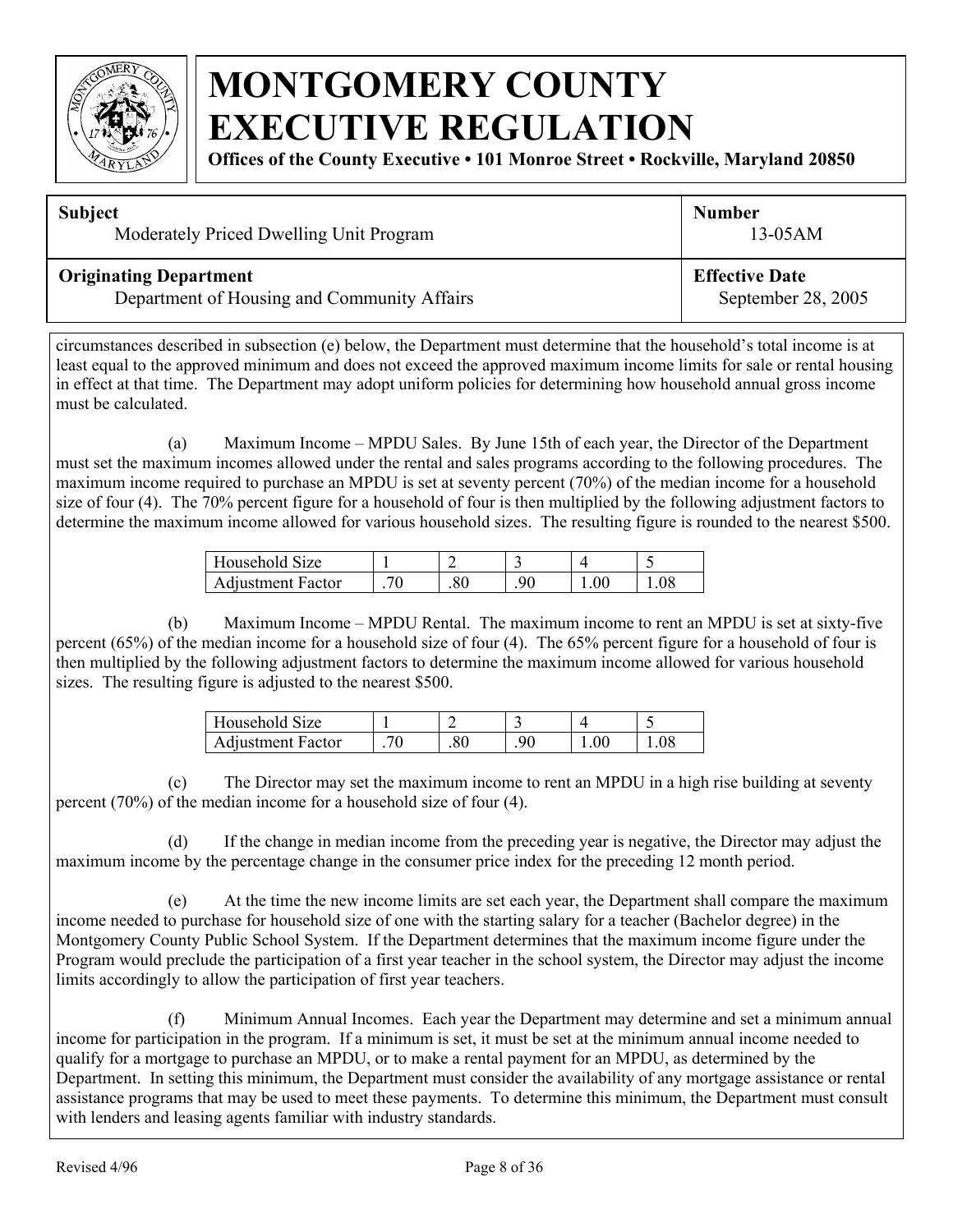

**Offices of the County Executive • 101 Monroe Street • Rockville, Maryland 20850**

| <b>Subject</b>                              | <b>Number</b>         |
|---------------------------------------------|-----------------------|
| Moderately Priced Dwelling Unit Program     | $13-05AM$             |
| <b>Originating Department</b>               | <b>Effective Date</b> |
| Department of Housing and Community Affairs | September 28, 2005    |
|                                             |                       |

(g) In the Department's annual report to the Council regarding the MPDU program, the Director shall report on the income limits in effect for the year and the methodology used to arrive at the figures.

 (h) Income is defined as the gross income received annually from all sources by all wage earners in a household. Sources of income include, but are not limited to, the following:

- (1) Wages and salary;
- (2) Child support;
- (3) Alimony;
- (4) Interest from savings and checking accounts;
- (5) Dividends from stocks and bonds, and interest from certificates of deposit;
- (6) Social Security benefits;
- (7) Veterans Administration benefits;
- (8) Overtime pay;
- (9) Unemployment insurance benefits;
- (10) Bonus payments;
- (11) Pension and retirement payments;
- (12) Long-term Disability benefits; and
- (13) Any other annuities or stipends received.

(i) When an applicant fulfills the MPDU requirement for a particular development through the construction of housing under other federal, state, or specific local programs to assist low and moderate income families, the income limits and other requirements of that particular housing program must apply rather than the requirements set forth herein.

2.3 Special Income Exception for Conversion of Rental MPDUs to Condominiums. A household that rents an MPDU and lawfully occupies the unit at the time it is offered for sale must be offered the right-of-first refusal to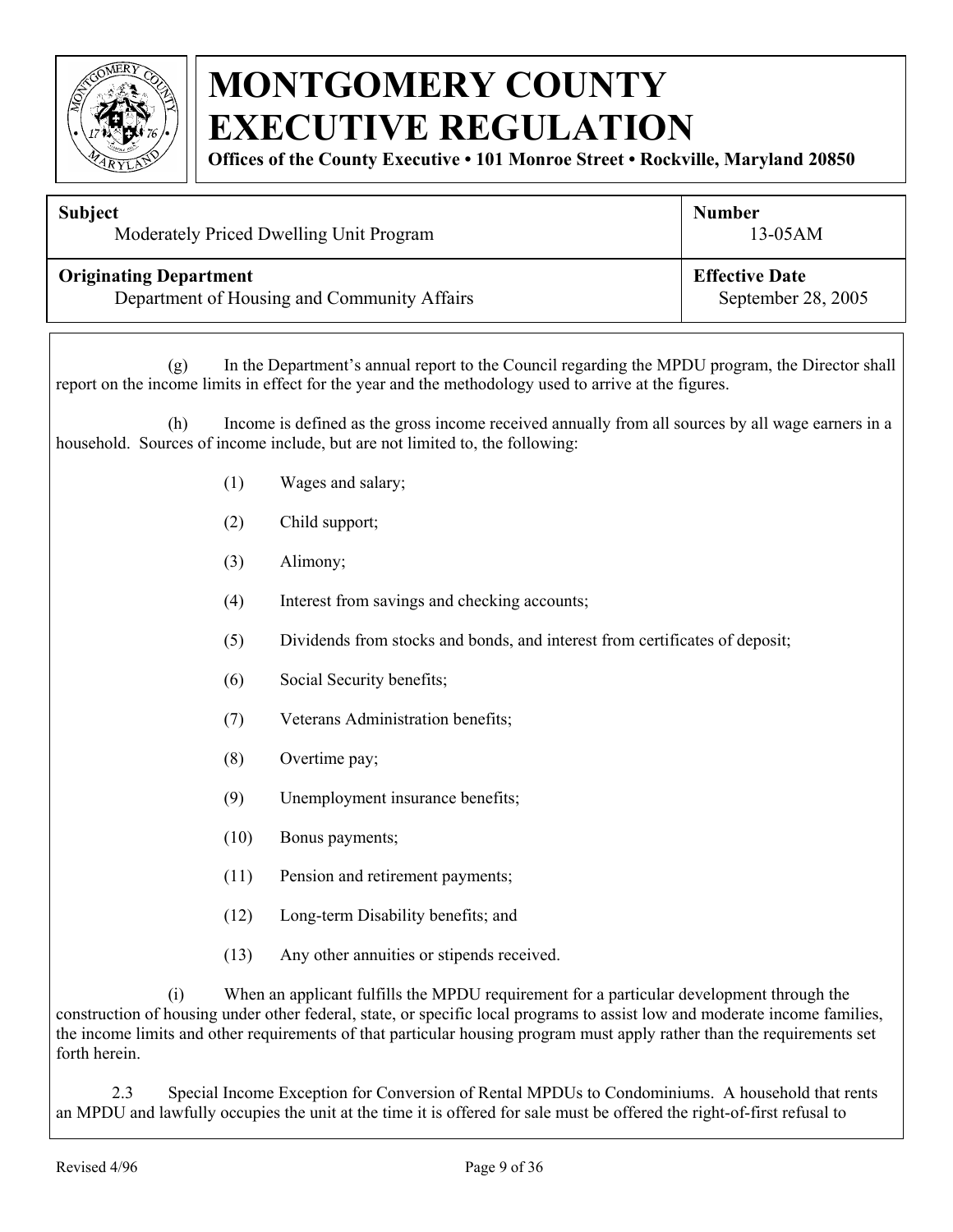

**Offices of the County Executive • 101 Monroe Street • Rockville, Maryland 20850**

| <b>Subject</b>                              | <b>Number</b>         |
|---------------------------------------------|-----------------------|
| Moderately Priced Dwelling Unit Program     | $13-05AM$             |
| <b>Originating Department</b>               | <b>Effective Date</b> |
| Department of Housing and Community Affairs | September 28, 2005    |

purchase the MPDU regardless of the household's income as long as the household qualifies for the financing necessary to purchase the unit, and if at the time of the offering, the household met all eligibility standards at the date of original rental. This right-of-first refusal is effective for 60 days from the date the tenant is given notice that the unit is to be offered for sale. If the tenant does not sign a contract and secure financing during that time, the unit must be offered to eligible certificate holders on the lottery list maintained by the Department.

2.4 Requirements for Eligibility – Restrictions on Ownership of Residential Property. To be eligible to buy or rent an MPDU, a person and members of that person's household must not have owned residential property during the previous 5 years, and can never have owned an MPDU. The Director may waive this restriction for good cause.

 2.5 Homebuyer Certification. To be eligible to purchase an MPDU, a certificate holder must attend a homebuyer seminar approved by the Department, and be awarded a certificate of completion.

2.6 Occupancy Requirement for MPDUs.

(a) Except for the Commission or designated housing providers who obtain MPDUs under Chapter 25A, tenants and owners of MPDUs must occupy the MPDU as their primary residence and must execute and submit to the Department a Purchaser's or Renter's Certification Form provided by the Department at the date of original sale or rental, which certifies that he/she must occupy the MPDU during the entire control period or until the unit is sold or is relinquished in accordance with the MPDU law and these regulations. If an MPDU owner dies, at least one heir, legatee, or other person taking title by will or by operation of law must occupy the MPDU during the control period in order to fulfill the occupancy requirements of this Section.

(b) Before the owner of an MPDU purchases other residential property in the Washington PMSA during the applicable control period, the owner must first sell the MPDU under the Program as specified in these regulations. Before the renter of an MPDU purchases residential property in the Washington PMSA, the renter must surrender their MPDU Certificate of Eligibility to the Department.

(c) An MPDU owner who wishes permission to temporarily waive the MPDU occupancy requirement in order to rent his/her unit for cause must send a written request to the Director to obtain permission and a written waiver. The request must contain the reason(s) the owner desires to rent the unit and the period of time that the unit will be rented. The owner must demonstrate that he/she is required to move out of the Washington PMSA for employment or health reasons for a period not to exceed 24 months. The Director may extend this time limit for good cause. The MPDU owner must certify that he/she will reoccupy the MPDU within the term of the waiver, which shall begin on the date the owner vacates the unit. If the owner fails to reoccupy the MPDU within 30 days of the expiration of the term of the waiver, the MPDU must be sold in accordance with the terms of this regulation.

(d) When granting a waiver to allow an owner to rent an MPDU, the Director must establish the allowable rent that the owner may charge during the temporary rental period. This rent must not exceed the total of principal and interest payments on a mortgage amount that is not in excess of the resale control price, real estate taxes,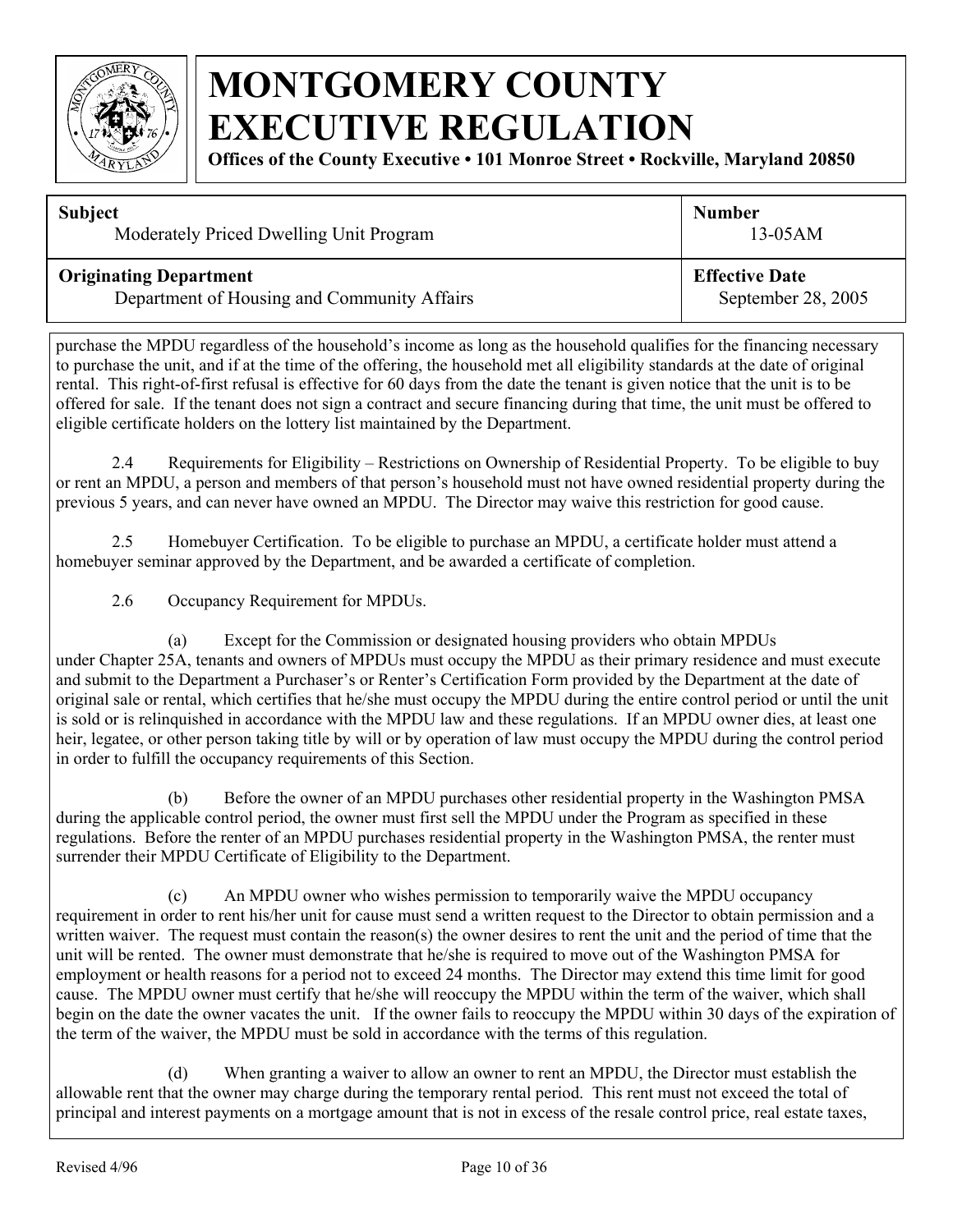

**Offices of the County Executive • 101 Monroe Street • Rockville, Maryland 20850**

| <b>Subject</b>                              | <b>Number</b>         |
|---------------------------------------------|-----------------------|
| Moderately Priced Dwelling Unit Program     | $13-05AM$             |
| <b>Originating Department</b>               | <b>Effective Date</b> |
| Department of Housing and Community Affairs | September 28, 2005    |

homeowner's insurance, reasonable management fees, homeowners association or condominium fees, and reasonable expenses attendant to the maintenance of the MPDU. If the owner retains responsibility for the payment of some or all of the utility expenses and maintenance costs, these expenses may be added to the rental rate. An increase in the rent may be permitted after one year, if the owner shows that there has been an increase in the listed costs used to determine the rent. The rent increase must be approved by the Department in writing.

(e) MPDU owners who temporarily rent their units must extend the MPDU covenants for a period of time equal to the rental period. The owner must execute a new covenant in the form provided by the Department before the final written approval from the Department may be granted. The Department must record the covenants among the land records of Montgomery County.

(f) MPDU owners who temporarily rent their units must sign a lease with the tenant. The owner must use the appropriate model lease approved by the Department. The term of the lease must not exceed the term of the waiver granted by the Department.

(g) If an MPDU owner fails to occupy the MPDU and has not received written permission from the Director to rent or vacate the unit temporarily, the MPDU must be sold in accordance with Chapter 25A.

#### **25A.00.03 Requirements to Provide MPDUs**

3.1 Requirements of the Agreement to Build Moderately Priced Dwelling Units.

(a) Once the Planning Board has set the MPDU requirements for the subdivision, an applicant must enter into a written Agreement to Build Moderately Priced Dwelling Units with the Department in a form approved by the Department. This Agreement must be executed before any building permits within the subdivision may be issued by the Department of Permitting Services (DPS). The Agreement must contain at least the following information:

(1) The name of the subdivision, the marketing name if different than the subdivision, the apartment or condominium name, when applicable. A copy of the approved preliminary plan or the record plat must be provided with the agreement.

(2) A plan for the staging of construction of all dwelling units that is consistent with Chapter 25A and any approved applicable land use, subdivision, or site plan.

(3) A copy of the applicable covenants, either rental or sales covenants.

(4) The Agreement must identify all land which is owned by or under contract of sale to the applicant, or, will be available, or is being processed for development and individually or collectively will be subject to Chapter 25A. For subsequent MPDU construction agreements, it will be necessary only to update this statement.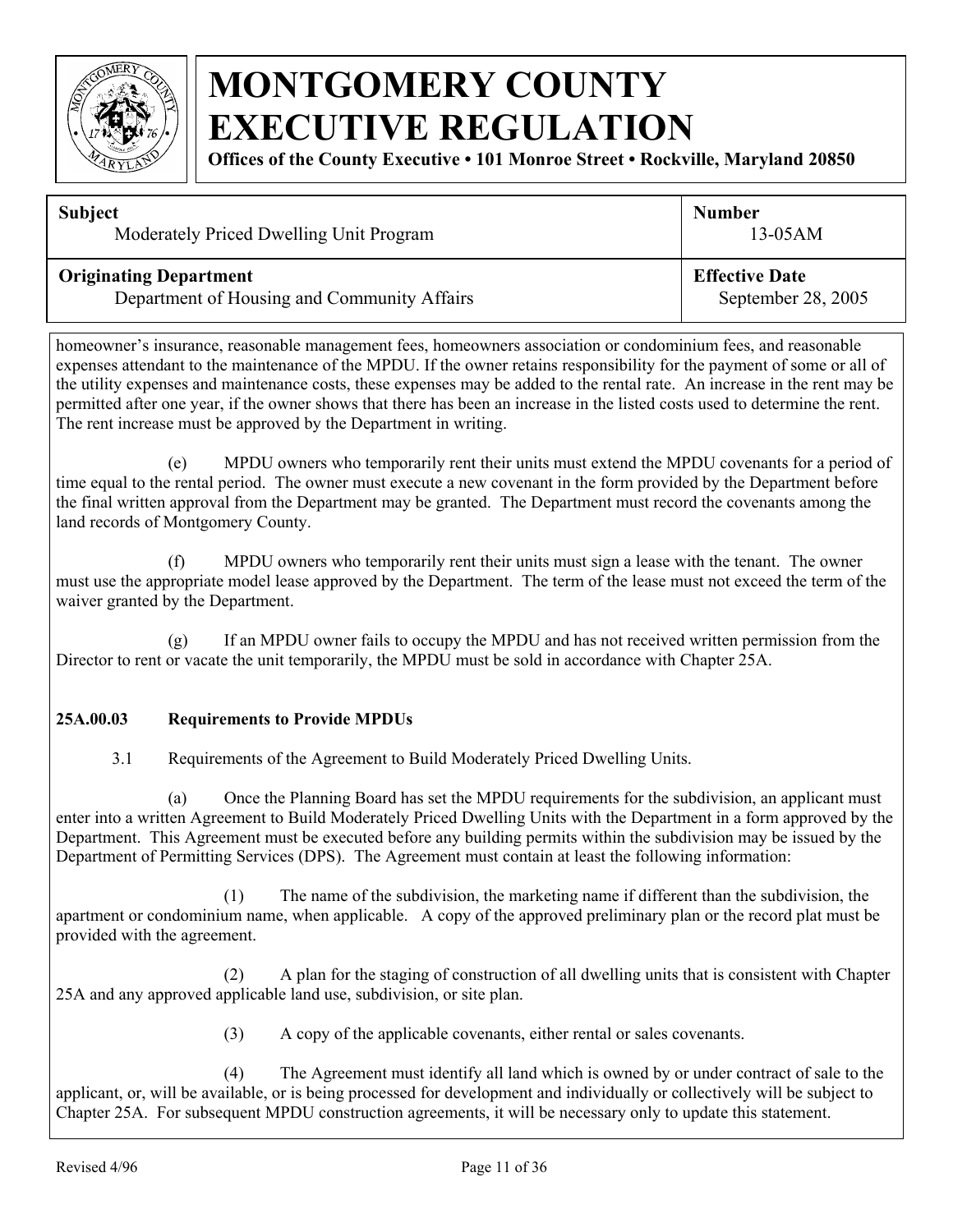

**Offices of the County Executive • 101 Monroe Street • Rockville, Maryland 20850**

| <b>Subject</b>                              | <b>Number</b>         |
|---------------------------------------------|-----------------------|
| Moderately Priced Dwelling Unit Program     | $13-05AM$             |
| <b>Originating Department</b>               | <b>Effective Date</b> |
| Department of Housing and Community Affairs | September 28, 2005    |

(b) The Department must determine that the Agreement meets the requirements of Chapter 25A and these regulations. Any revisions to the Agreement must be requested in writing from the developer, and approved in writing by the Director.

(c) A copy of the executed Agreement must be submitted to DPS with the first building permits application in the subdivision. DPS must not issue building permits in a subdivision having an MPDU requirement unless those units are included in the signed Agreement.

3.2 Housing Programs Which Satisfy the MPDU Requirement. Federal, state, or local housing programs may be used to fulfill MPDU requirements. When federal, state or local housing programs are used to comply with the requirements of Chapter 25A, the following conditions must be met:

(a) Sales prices or rental rates must be affordable to moderate income households.

 (b) The Director must determine that the controls on the sales prices and/or rents will contribute to the long term availability of moderately priced units and that the covenants on these units contain provisions for the County's recapture of excess profits realized by an MPDU owner as required in Chapter 25A.

#### **25A.00.04 Options for providing less than the required number of MPDUs**

Under certain conditions as specified in Chapter 25A, it may be possible to provide less than the required number of MPDUs in any development.

4.1 MPDU Land Transfer Option.

(a) If an applicant wishes to request a land transfer option to fulfill an MPDU requirement in accordance with Section  $25A-5(f)(1)$  the applicant must submit a written request to the Director to transfer land or finished lots to the County not less than 45 days prior to the submission of a development application for the project for which the land transfer option is being requested. The Director must communicate a decision on a request prior to the filing so that the applicant may include the Director's approval in the application, if applicable. The transfer request must include:

(1) Justification why the applicant is requesting the land transfer and how this satisfies the Department's requirements;

(2) A title report showing ownership or purchase contract signed by the applicant and description of the property to be transferred;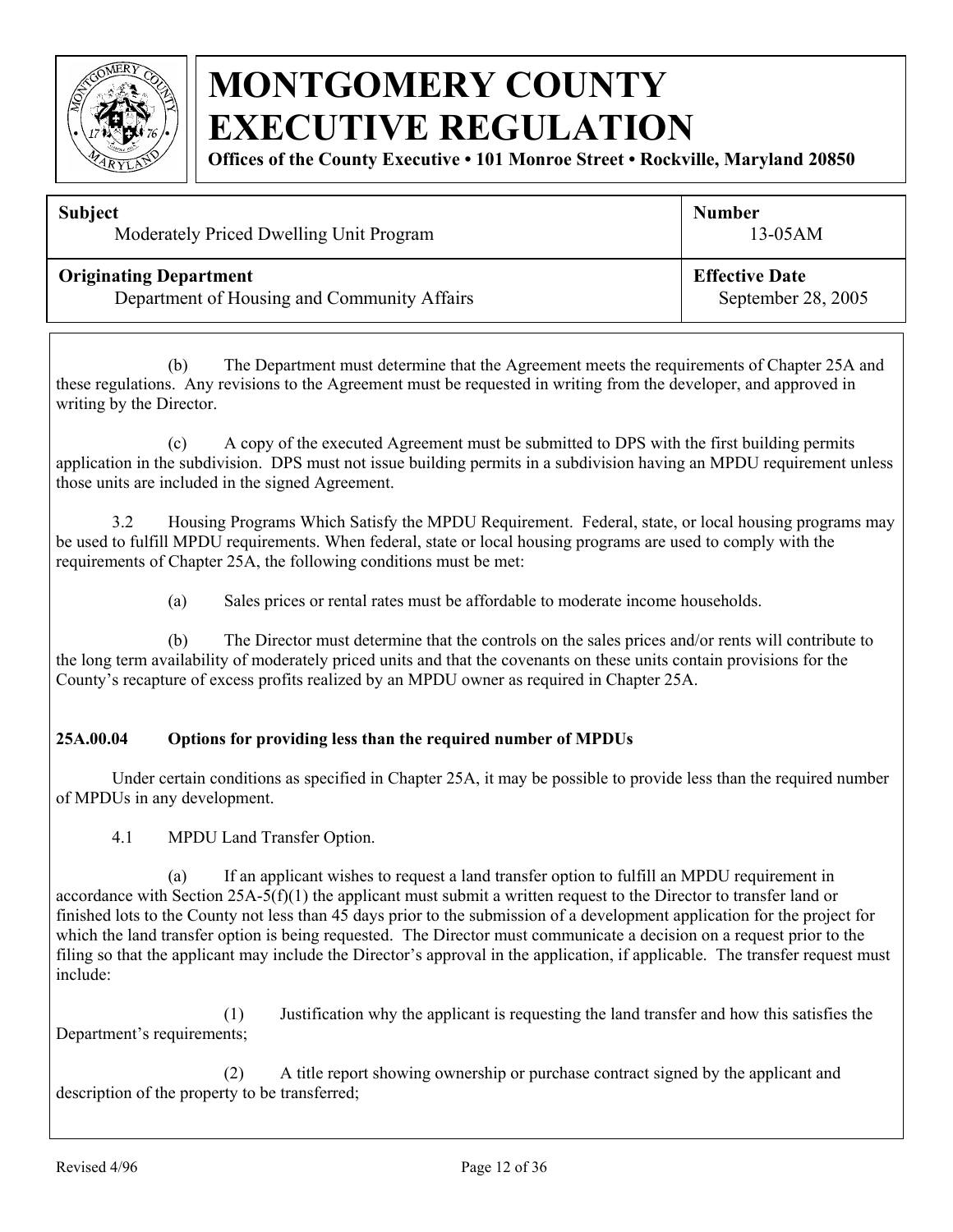

**Offices of the County Executive • 101 Monroe Street • Rockville, Maryland 20850**

| <b>Subject</b>                                                                                                                                                                                                                                                                          |                                                                                                                                                                                                                                                                | Moderately Priced Dwelling Unit Program                                                                                                                                                                                                                                                  | <b>Number</b><br>13-05AM |  |
|-----------------------------------------------------------------------------------------------------------------------------------------------------------------------------------------------------------------------------------------------------------------------------------------|----------------------------------------------------------------------------------------------------------------------------------------------------------------------------------------------------------------------------------------------------------------|------------------------------------------------------------------------------------------------------------------------------------------------------------------------------------------------------------------------------------------------------------------------------------------|--------------------------|--|
| <b>Originating Department</b><br>Department of Housing and Community Affairs                                                                                                                                                                                                            |                                                                                                                                                                                                                                                                | <b>Effective Date</b><br>September 28, 2005                                                                                                                                                                                                                                              |                          |  |
|                                                                                                                                                                                                                                                                                         | (3)                                                                                                                                                                                                                                                            | Preliminary subdivision plans or site plans, record plats;                                                                                                                                                                                                                               |                          |  |
|                                                                                                                                                                                                                                                                                         | (4)                                                                                                                                                                                                                                                            | Topographical maps, and soil tests if they have been performed; and                                                                                                                                                                                                                      |                          |  |
| to be transferred.                                                                                                                                                                                                                                                                      | (5)                                                                                                                                                                                                                                                            | An itemized statement of actual costs incurred or estimated costs to finish the lots that are                                                                                                                                                                                            |                          |  |
| (b)<br>standards:                                                                                                                                                                                                                                                                       |                                                                                                                                                                                                                                                                | Conditions for Transfer. Lots or land offered to the County must meet the following minimum                                                                                                                                                                                              |                          |  |
| simple;                                                                                                                                                                                                                                                                                 | (1)                                                                                                                                                                                                                                                            | The title must be good and marketable and the lots or land must be transferred in fee                                                                                                                                                                                                    |                          |  |
| The lots must be served by public water, sewer, and other necessary utilities, must be<br>(2)<br>accessible from an improved public street; and the Department, in its sole discretion, must determine that development of<br>the lots is economically feasible as an MPDU development: |                                                                                                                                                                                                                                                                |                                                                                                                                                                                                                                                                                          |                          |  |
|                                                                                                                                                                                                                                                                                         | (3)                                                                                                                                                                                                                                                            | In single-family developments, the land may be transferred as individual scattered lots, as<br>several groups of lots, or as a single subdivided parcel; and                                                                                                                             |                          |  |
|                                                                                                                                                                                                                                                                                         | (4)                                                                                                                                                                                                                                                            | In multi-family projects, the land must be large enough to support the development of an<br>independent rental or sales project including parking, open space, and amenities.                                                                                                            |                          |  |
| (c)                                                                                                                                                                                                                                                                                     | Review Process. The Department or consultants may consult with the Planning Board, the<br>County Attorney, and other agencies as appropriate. The Director must take the following factors into consideration when<br>evaluating the request to transfer land: |                                                                                                                                                                                                                                                                                          |                          |  |
| transferred;                                                                                                                                                                                                                                                                            | (1)                                                                                                                                                                                                                                                            | The feasibility of constructing the required number of MPDUs on the property to be                                                                                                                                                                                                       |                          |  |
|                                                                                                                                                                                                                                                                                         | (2)                                                                                                                                                                                                                                                            | The cost of developing the lots; and                                                                                                                                                                                                                                                     |                          |  |
| costs if required.                                                                                                                                                                                                                                                                      | (3)                                                                                                                                                                                                                                                            | The availability of funds for reimbursement of the estimated lot finishing and settlement                                                                                                                                                                                                |                          |  |
| (d)                                                                                                                                                                                                                                                                                     |                                                                                                                                                                                                                                                                | Transfer Decision and Agreement. The decision to approve or deny a land transfer<br>must be made by the Director taking into consideration how the public interest will best be served. Any decision<br>regarding the transfer must be made in accordance with the following conditions: |                          |  |
|                                                                                                                                                                                                                                                                                         | (1)                                                                                                                                                                                                                                                            | The Department must make a decision within 90 days of receiving the request for the                                                                                                                                                                                                      |                          |  |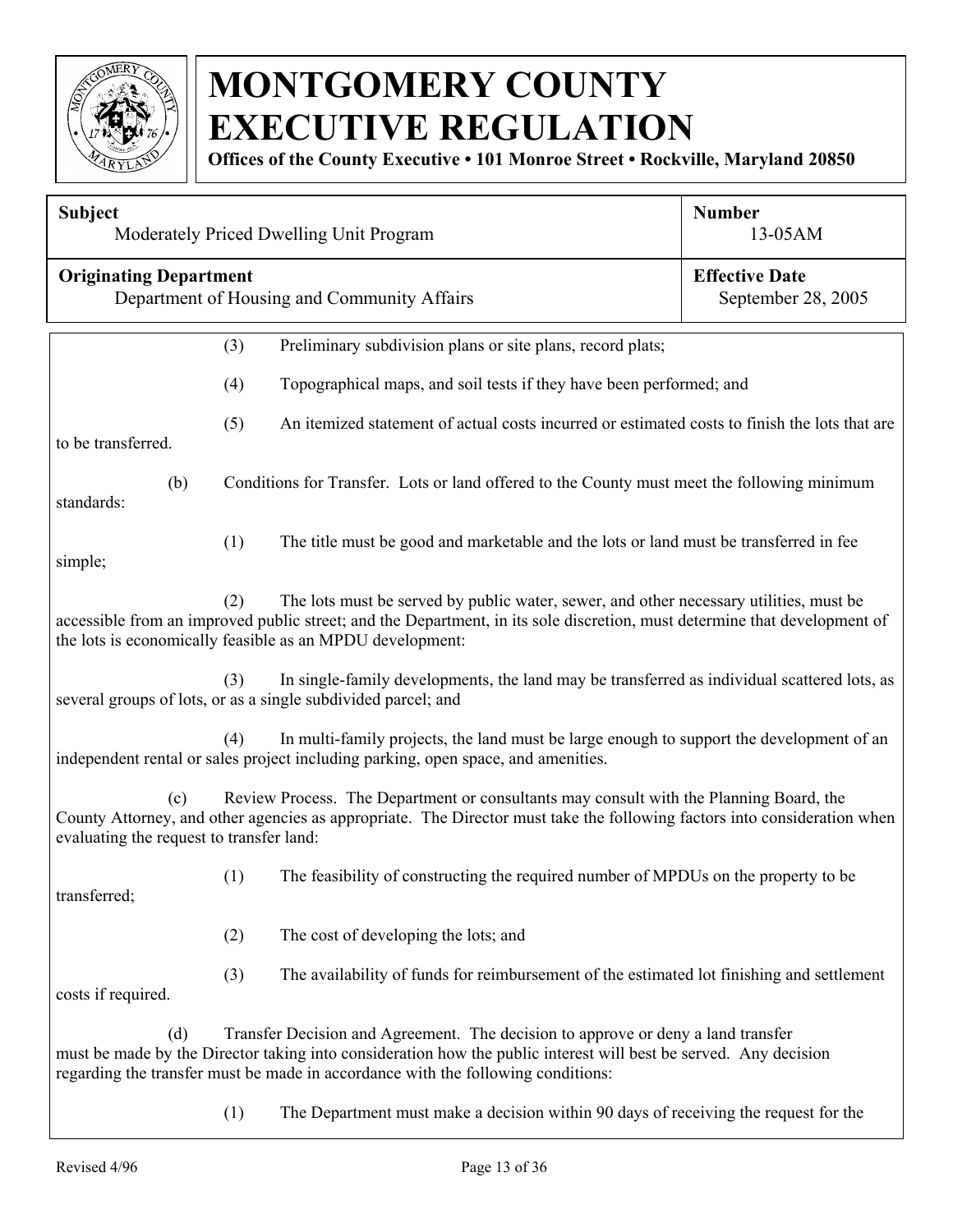

**Offices of the County Executive • 101 Monroe Street • Rockville, Maryland 20850**

| <b>Subject</b>                              | <b>Number</b>         |
|---------------------------------------------|-----------------------|
| Moderately Priced Dwelling Unit Program     | $13-05AM$             |
| <b>Originating Department</b>               | <b>Effective Date</b> |
| Department of Housing and Community Affairs | September 28, 2005    |

land transfer. A copy of the decision must be provided to the applicant, the Planning Board, and DPS.

(2) The Department may reject any offer to transfer land, either in part or in whole, if the Director determines that the transfer will not serve the public interest or if no funds are available to reimburse the applicant for the lot finishing costs.

(3) If the Department approves the transfer request, the applicant and the Department must enter into an agreement for the land transfer with the County. This agreement must replace or modify the MPDU construction agreement.

 (4) The applicant is responsible for preparing and executing the necessary warranty deed(s); arranging for settlement, ensuring that the deeds are properly recorded and delivering evidence of good title to the transferred lots or land.

(e) Compensation. The applicant must be compensated for the allowable costs for finishing the lots. The County's payment for lot finishing costs must be made at the time the applicant conveys the lots or land or at such later time as may be agreed to by the applicant and the Department.

(1) The applicant may be compensated for the reasonable costs directly attributable to finishing the lots to be transferred. Allowable costs may include, but are not limited to the following:

- (A) Site engineering;
- (B) Clearing, grading, and street improvements;
- (C) Water and sewer connection charges;
- (D) Street lighting and installation of other utilities;
- (E) Bonds and permits; and
- (F) Recreational development directly benefiting the transferred MPDU lots.
- (2) If funds are not available for the reimbursement of lot finishing costs, the

County may:

(A) Reject the transfer of lots or land as a means of fulfilling the subdivision's

MPDU requirement;

(B) Elect to accept the lots or land when the applicant agrees to a deferral of the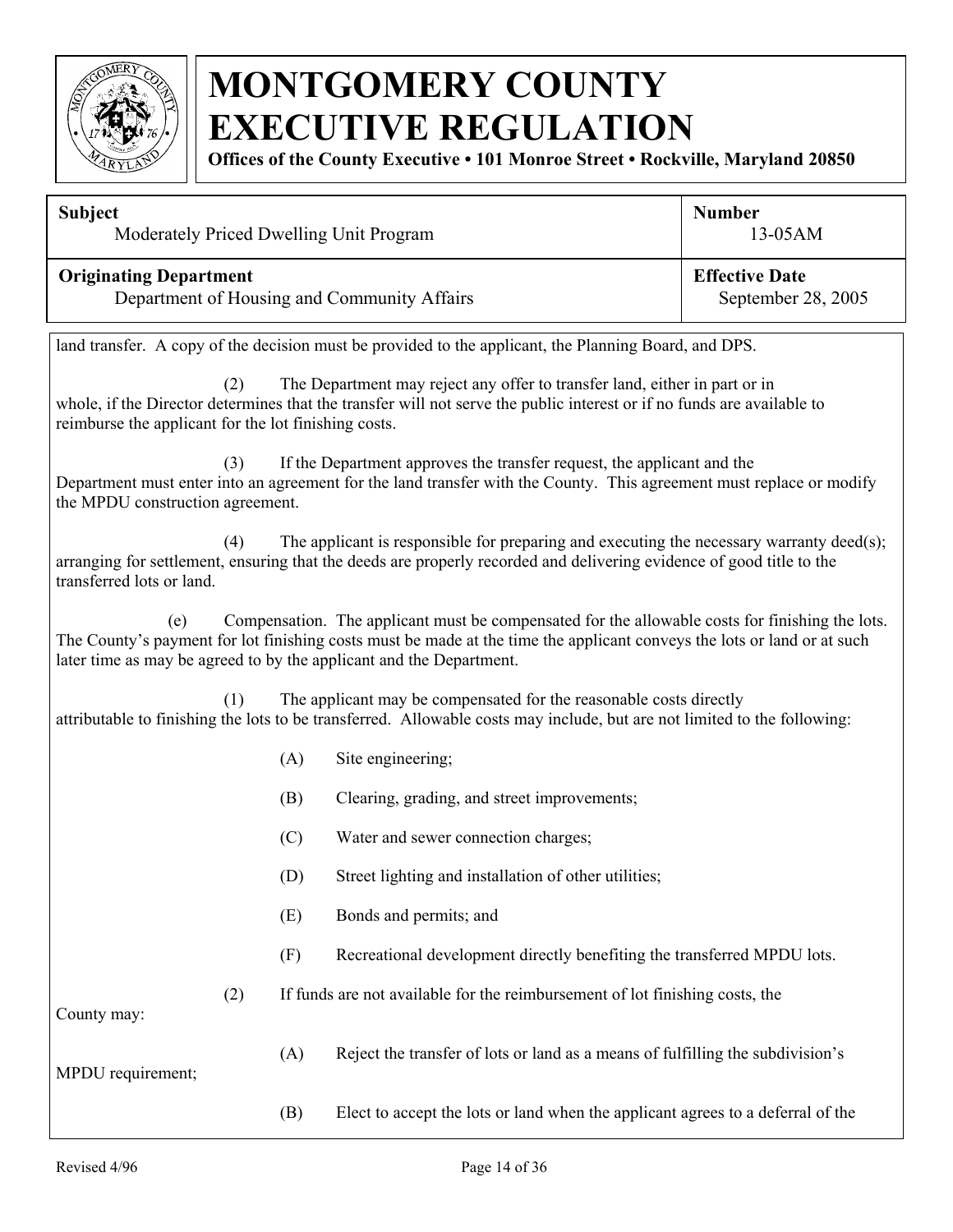

**Offices of the County Executive • 101 Monroe Street • Rockville, Maryland 20850**

| <b>Subject</b>                              | <b>Number</b>         |
|---------------------------------------------|-----------------------|
| Moderately Priced Dwelling Unit Program     | $13-05AM$             |
| <b>Originating Department</b>               | <b>Effective Date</b> |
| Department of Housing and Community Affairs | September 28, 2005    |

reimbursement until the County is able to resell the land either to a builder or an MPDU purchaser;

lots; or

(C) Elect to accept undeveloped land or partially finished lots rather than finished

applicant agrees.

(D) Accept the finished lots from the applicant without reimbursement if the

(f) Disposition of Land by County. The County may cause MPDUs to be constructed on the land by conveying the lots or land to one or more builders or to the Commission under terms that must fulfill the objectives of the MPH Law, or the County may contract directly to have the units constructed. The sale of the land must take into consideration the County's contribution to the finishing costs and the necessity for the County or a subsequent transferee to construct and sell or lease the units within the MPDU approved sale price or rental limits.

4.2 Waiver of an Applicant's MPDU Requirement. If an applicant wishes to request a full or partial waiver under Section 25A-6(b), such a request must be made when submitting a preliminary plan of subdivision, site plan, or development plan approval to the Planning Board, or when applying to DPS for a building permit.

(a) Requests must be made in writing stating the reasons that the full density of the zone cannot be attained because of requirements of the Zoning Ordinance, master plan, or other laws or regulations. The request must contain substantiation in the form of plans, plats, and all other pertinent material which will assist in evaluating the conditions.

(b) The applicant must send a copy of the waiver request to the Department who must consult with the Planning Board or DPS as appropriate. The Department's recommendation must be considered by that Planning Board and DPS in determining whether to grant or deny the applicant's request for a waiver.

4.3 Approval to Provide MPDUs at an Alternative Location in the Same Policy Area.

(a) If an applicant wishes to provide MPDUs for development of a high-rise residential building at an Alternative Location in the same policy area under the provisions of Section 25A-5B, the applicant must submit a written request to the Director not less than 45 days prior to the submission of a development application for the project for which the Alternative Location approval is being requested. The Director must communicate a decision on a request prior to the filing so that the applicant may include the Director's approval in the application, if applicable. In order to grant such a request, the Director must find that:

(1) The public benefit of locating MPDUs at the proposed alternative location outweighs the value of locating MPDUs in each subdivision throughout the County; and

(2) Building the MPDUs at the proposed alternative location shall further the objective of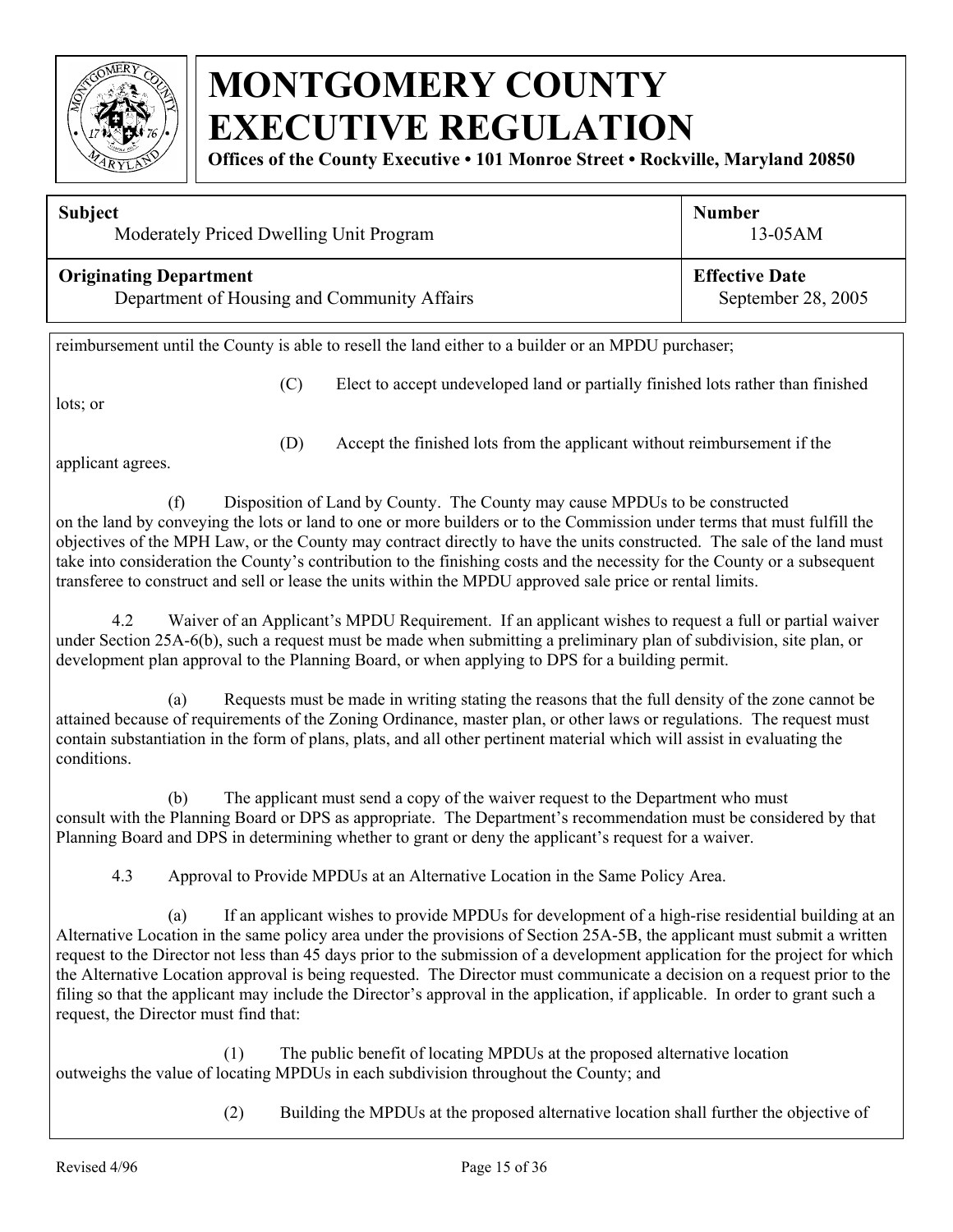

**Offices of the County Executive • 101 Monroe Street • Rockville, Maryland 20850**

| <b>Subject</b>                              | <b>Number</b>         |
|---------------------------------------------|-----------------------|
| Moderately Priced Dwelling Unit Program     | $13-05AM$             |
| <b>Originating Department</b>               | <b>Effective Date</b> |
| Department of Housing and Community Affairs | September 28, 2005    |

providing a broad range of housing opportunities throughout the County.

(b) The Director must submit a determination of whether the approval shall be granted prior to the time that the Planning Board or Director of Permitting Services considers its approval request for the application.

(c) To satisfy the requirements of this Section, an applicant may:

(1) Build, or convert from non-residential use, the required number of MPDUs at a site approved by the Director;

(2) Buy, encumber, or transfer, and rehabilitate as necessary, existing MPDUs for which price or rent controls have expired;

(3) Return to MPDU use, and rehabilitate as necessary, existing MPDUs for which price or rent controls have expired; or

(4) Buy or encumber other residential units to meet the MPDU requirement.

(d) Each agreement under this Section must include a schedule, binding on the applicant, for timely completion or acquisition of the required number of MPDUs.

 4.4 Request to Make an Alternative Payment to the Housing Initiative Fund. If an applicant wishes to make an alternative Payment to the Housing Initiative Fund instead of building some or all of the required number of MPDUs in the proposed subdivision under the provision of Section 25A-5A, the applicant must submit a written request to the Director to make an alternative payment to the Housing Initiative Fund not less than 45 days prior to the submission of a development application for the project for which the payment option is being requested. The Director must communicate a decision on a request prior to the filing so that the applicant may include the Director's approval in the application, if applicable.

4.5 Alternative Payment. The Director may approve an Alternative Payment agreement only if the Alternative Review Committee, by majority vote, finds that either:

(a) An indivisible package of services and facilities available to all residents of the proposed subdivision would cost MPDU buyers so much that it makes the MPDUs unaffordable to eligible buyers; or

(b) Environmental constraints at a particular site renders the building of all required MPDUs at that site economically infeasible; and

(c) The public benefit of additional affordable housing outweighs the value of locating MPDUs in each subdivision throughout the county, and accepting the payment will further the objective of providing a broad range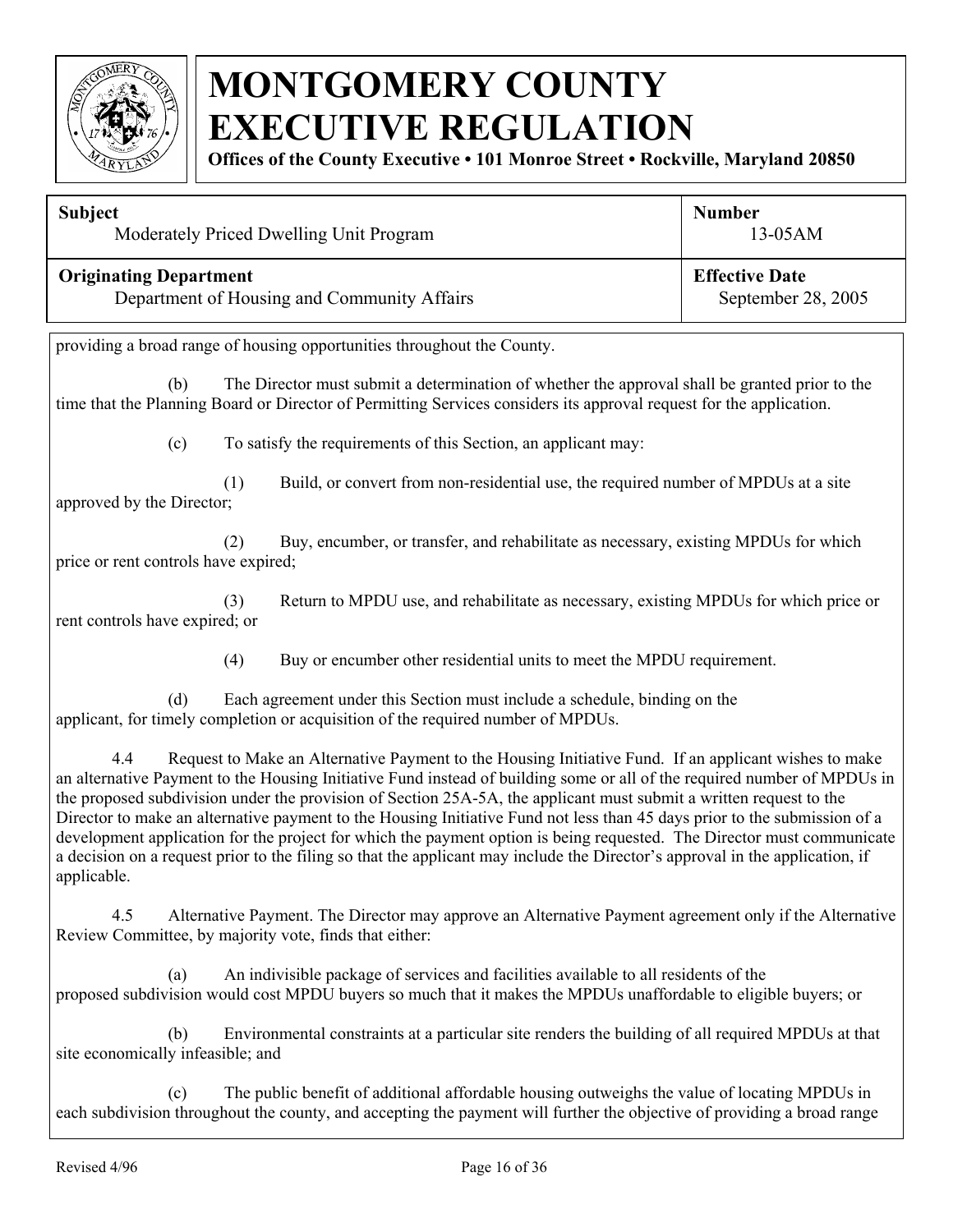

**Offices of the County Executive • 101 Monroe Street • Rockville, Maryland 20850**

| <b>Subject</b>                              | <b>Number</b>         |
|---------------------------------------------|-----------------------|
| Moderately Priced Dwelling Unit Program     | $13-05AM$             |
| <b>Originating Department</b>               | <b>Effective Date</b> |
| Department of Housing and Community Affairs | September 28, 2005    |

of housing opportunities throughout the County.

(d) In establishing the amount of an alternative payment for a rental facility, the Director must take into account the following factors:

- (1) Construction costs
- (2) Market rate rents for comparable units
- (3) The MPDU rent level
- (4) Prevailing capitalization rate

 (e) Any payment to the Housing Initiative Fund for agreements under this Section may be used only to buy or build more MPDUs in the same policy planning area (as defined in the Annual Growth Policy), as the development for which the payment was made, and must not be used to reduce the annual payment to the Housing Initiative Fund.

 (f) Any subdivision for which a payment is made under this Section is not eligible for any density bonus for which it would otherwise be eligible under Chapter 59.

 4.6 Request for Fewer or No MPDUs to be built in certain developments with more than 20 but fewer than 50 units at one location

 (a) The Director may allow fewer or no MPDUs to be built in a development with more than 20 but fewer than 50 units at one location in accordance with Section 25A-5(d)(1) if the Planning Board, in reviewing a subdivision or site plan submitted by the applicant, and based on the lot size, product type, and other elements of the plan as submitted, finds that building the required number of MPDUs at that location:

 (1) Would not allow compliance with applicable environmental standards and other regulatory requirements, or

(2) Would significantly reduce neighborhood compatibility.

 (b) If an applicant wishes to make a request for approval to build fewer or no MPDUs in accordance with Section  $25A-5(d)(1)$ , the applicant must submit a written request to the Director following the review of the subdivision by the Planning Board.

 (c) The Director must notify the Planning Board of a determination of whether the request to build fewer or no units will be approved in accordance with their findings.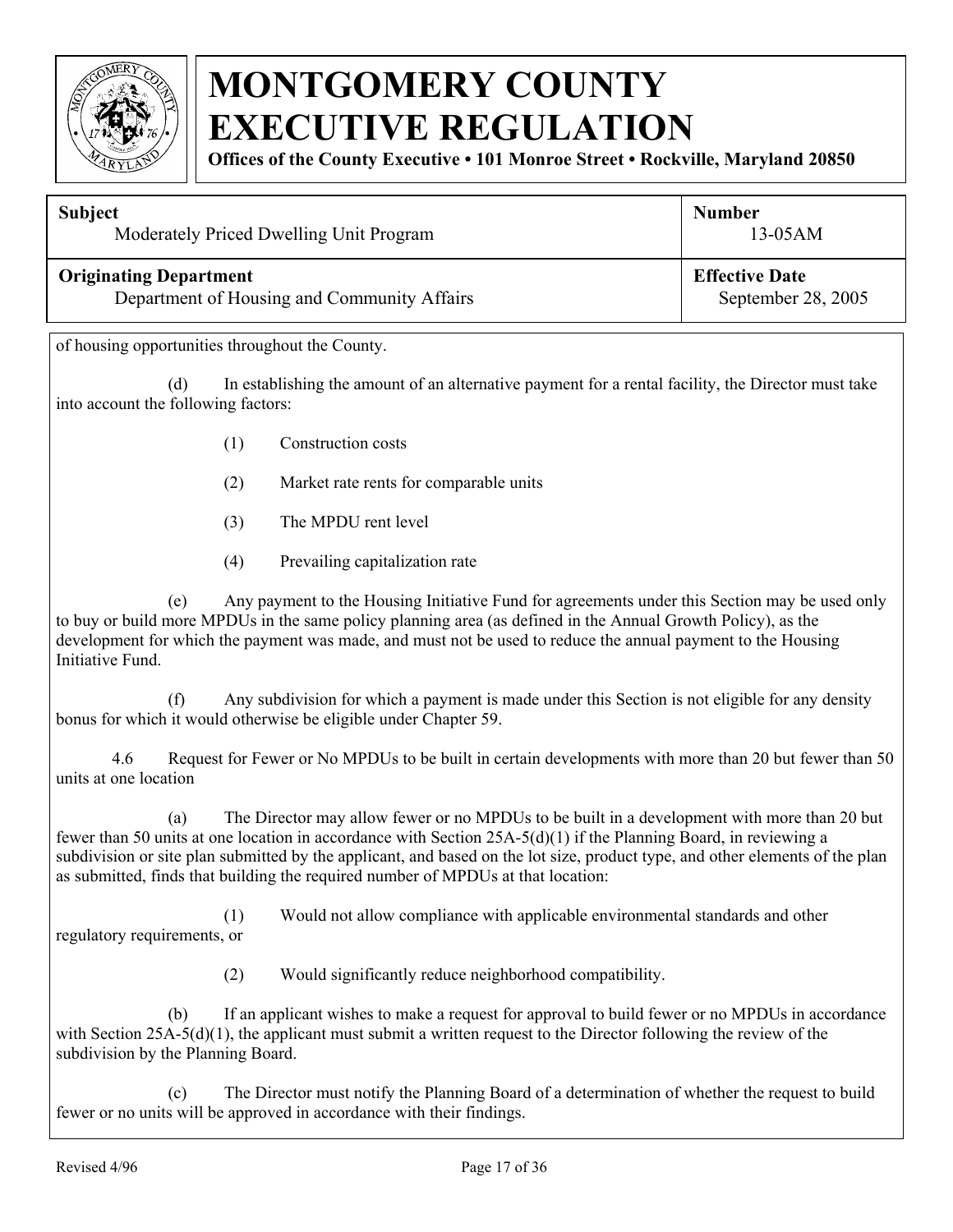

**Offices of the County Executive • 101 Monroe Street • Rockville, Maryland 20850**

#### **Subject**

Moderately Priced Dwelling Unit Program

#### **Originating Department**

Department of Housing and Community Affairs

13-05AM

**Number** 

**Effective Date** September 28, 2005

#### **25A.00.05 Establishing Sale and Rental Prices**

5.1 Maximum Allowable Sales Prices of MPDUs.

(a) The Department must set and disseminate the pricing standards and minimum specifications to be used to determine the maximum allowable sales prices of MPDUs. The schedule maintained by the Department must indicate the basic unit size and the approved maximum cost per square foot construction price, component prices, and adjustments that are used to establish the maximum allowable sales prices of MPDUs. This schedule must include the maximum allowable closing costs and sales commission fees for dwelling units sold in accordance with the requirements of Chapter 25A. These prices are subject to change, as described below.

(b) The MPDU Pricing Standards and provisions of this regulation apply to all MPDUs offered for sale through the Department on or after the effective date of this regulation. The maximum allowable sales price for the MPDUs must be fixed when the offering agreement is signed by the Department.

(c) For units differing in size (square foot area) from the basic unit size, the structure cost must be increased or decreased at one-half the unit type square foot cost. Minimum and maximum sizes of units are as shown on the schedule.

(d) The following costs are included in the allowable sales price and are expressed as a percentage of the base sales price as follows:

(1) Construction loan expenses - (prime rate  $+ 2\%$ ) x .50 x .75 x .75. This assumes an average take down rate over 6 months, the length of the loan is 9 months, and that 75% of the unit sales price was borrowed;

- (2) Construction loan placement fee 1.5 percent;
- (3) Legal and closing costs 3.5 percent;
- (4) Marketing/Sales commission 1.5 percent;
- (5) Overhead 8 percent;
- (6) Engineering and architectural design fees 5 percent; and
- (7) General requirements (utilities, permits, etc.) 3 percent.

(e) The allowable sales price includes the following closing costs which are to be paid by the seller: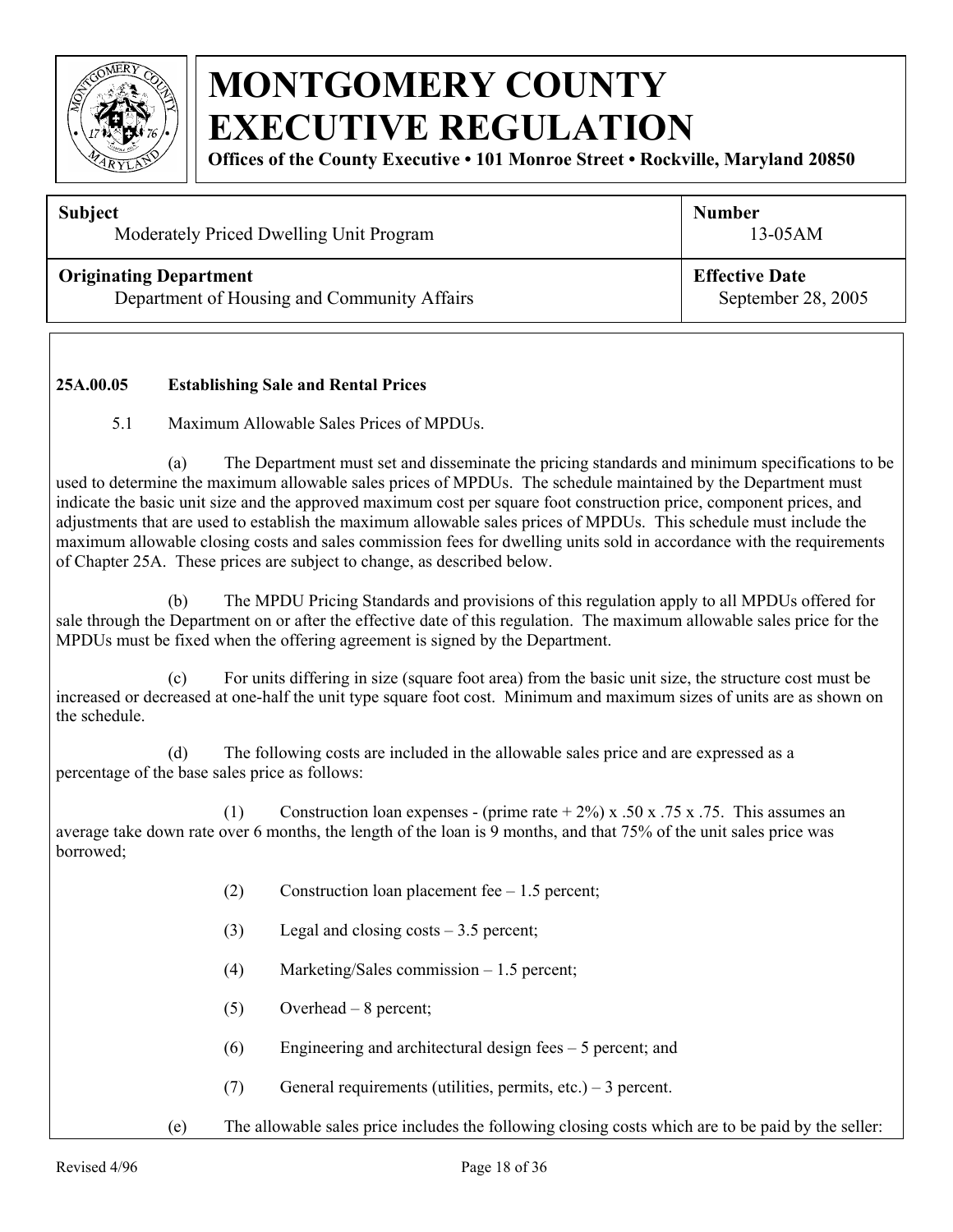

**Offices of the County Executive • 101 Monroe Street • Rockville, Maryland 20850**

| <b>Subject</b>                              | <b>Number</b>         |
|---------------------------------------------|-----------------------|
| Moderately Priced Dwelling Unit Program     | $13-05AM$             |
| <b>Originating Department</b>               | <b>Effective Date</b> |
| Department of Housing and Community Affairs | September 28, 2005    |

(1) One-half of one percent for the permanent loan origination fee;

(2) County tax certificate, transfer charges, revenue stamps and recordation charges;

(3) Title examination, settlement, and attorney fees;

(4) Notary fees and fees for preparation of a deed of conveyance, a deed of trust or mortgage, and the deed of trust or mortgage note;

- (5) Appraisal fee and credit report fee; and
- (6) House location survey plat.

(f) The maximum allowable sales price for new MPDUs sold to the Commission or to an eligible non-profit must be reduced by 1.5 percent to reflect the reduced sales and marketing costs associated with these units.

(g) Fees required to place permanent financing that are paid by the seller must be permitted to be added to the allowable sales price to determine the final sales price to the purchaser. These fees may include the seller's permanent loan fees (points) which are in excess of one-half percent and any buy-down fees paid to a financial institution to reduce mortgage interest rates on the purchaser's loan below current market interest rates. There must be no additions if the buyer secures their own permanent financing.

(h) The allowable sales prices may be adjusted for dwellings where space for future living areas that can be finished by the purchaser is provided. The minimum area, height, lighting, and ventilation as defined by the Montgomery County Code must be provided in an MPDU. Expandable space must include the installation of heating and air conditioning duct work, rough electrical wiring, rough-in plumbing, and insulation. The cost of this work may be approved by the Department upon submission of acceptable cost estimates or contracts for performing the work as described. Walkout basements are not considered as expandable space.

(i) Water and sewer house connection fees are not included in the calculation of the MPDU base sales price. In any instance where water and sewer connection charges are not deferred, the allowable sales price may be adjusted to reflect this increased cost to the seller.

(j) When permitted by the Director, significant items included in the minimum MPDU specifications, but which are not constructed in a unit, may result in an adjustment to the allowable sales prices to reflect these omissions. Minimum specifications for MPDUs which exceed building code requirements are as shown on the schedule maintained by the Department. It is the responsibility of the applicant to provide these items, or otherwise to obtain permission from the Department not to meet the minimum standards.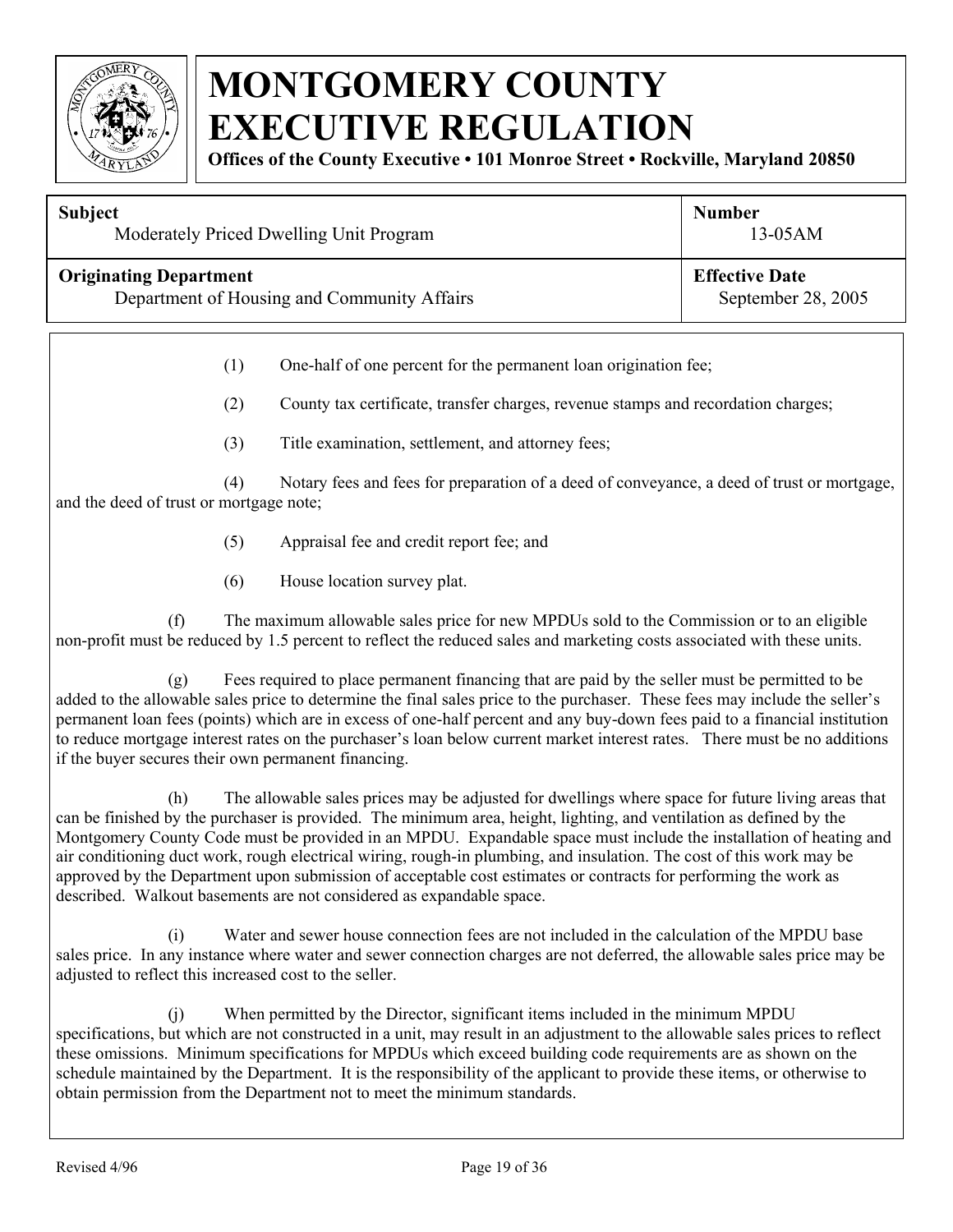

**Offices of the County Executive • 101 Monroe Street • Rockville, Maryland 20850**

| <b>Subject</b>                              | <b>Number</b>         |
|---------------------------------------------|-----------------------|
| Moderately Priced Dwelling Unit Program     | $13-05AM$             |
| <b>Originating Department</b>               | <b>Effective Date</b> |
| Department of Housing and Community Affairs | September 28, 2005    |

(k) When a gas heating and air-conditioning (HVAC) system is substituted for an electrical heat pump in an MPDU, the allowable sales price may be adjusted by the Department to compensate for this expense.

(l) When the buyer and seller of an MPDU agree to modify the unit structurally to facilitate access or use by a person with mobility or sensory impairments, the Department may adjust the allowable sales price by the amount of the additional costs. The Applicant must obtain approval of the price from the Department prior to executing a sales contract.

(m) The Department may adjust the allowable sales price of an MPDU if the applicant can demonstrate that additional unusual costs have been incurred (i.e., costs not already included in the allowable structure or lot development costs) which are directly attributable to and benefit the MPDUs and which are the result of:

(2) Additional considerations or fees as a condition of obtaining government financing

(1) Conditions or fees imposed by a government agency or as a condition for building permit approval;

programs; or

(3) Additional fees or costs imposed by public utilities.

Documentation for such costs must accompany the sales offering agreement submitted to the Department. Requests for price adjustments must be initiated by the applicant.

(n) Architectural compatibility. The allowable sales price of an MPDU may be increased, to compensate for the cost of modifying the exterior design (including site improvements of the MPDU) that is necessary to make the MPDUs compatible in exterior design with the market-rate units in the subdivision.

(1) The exterior design elements requested must be similar to those elements used on the market-rate housing units in order to reduce substantial difference in appearance. Compensation may be allowed for exterior facades and the sides of end units, roofing structure and material, window and door treatments, materials for walkways, and similar architectural elements.

(2) Compensation shall be based upon the cost difference between the exterior design elements included in the calculation of the MPDU allowable structure cost and those design elements for which the builder is requesting compensation. Cost estimates or construction bids that document the difference in cost must be submitted. The Department may establish standard costs for approved design elements. The final determination of the amount of the compensation shall be made by the Department.

(3) The increase approved for architectural compatibility shall be limited to 10 percent of the allowable base cost for each unit increased by the direct costs percentages listed below: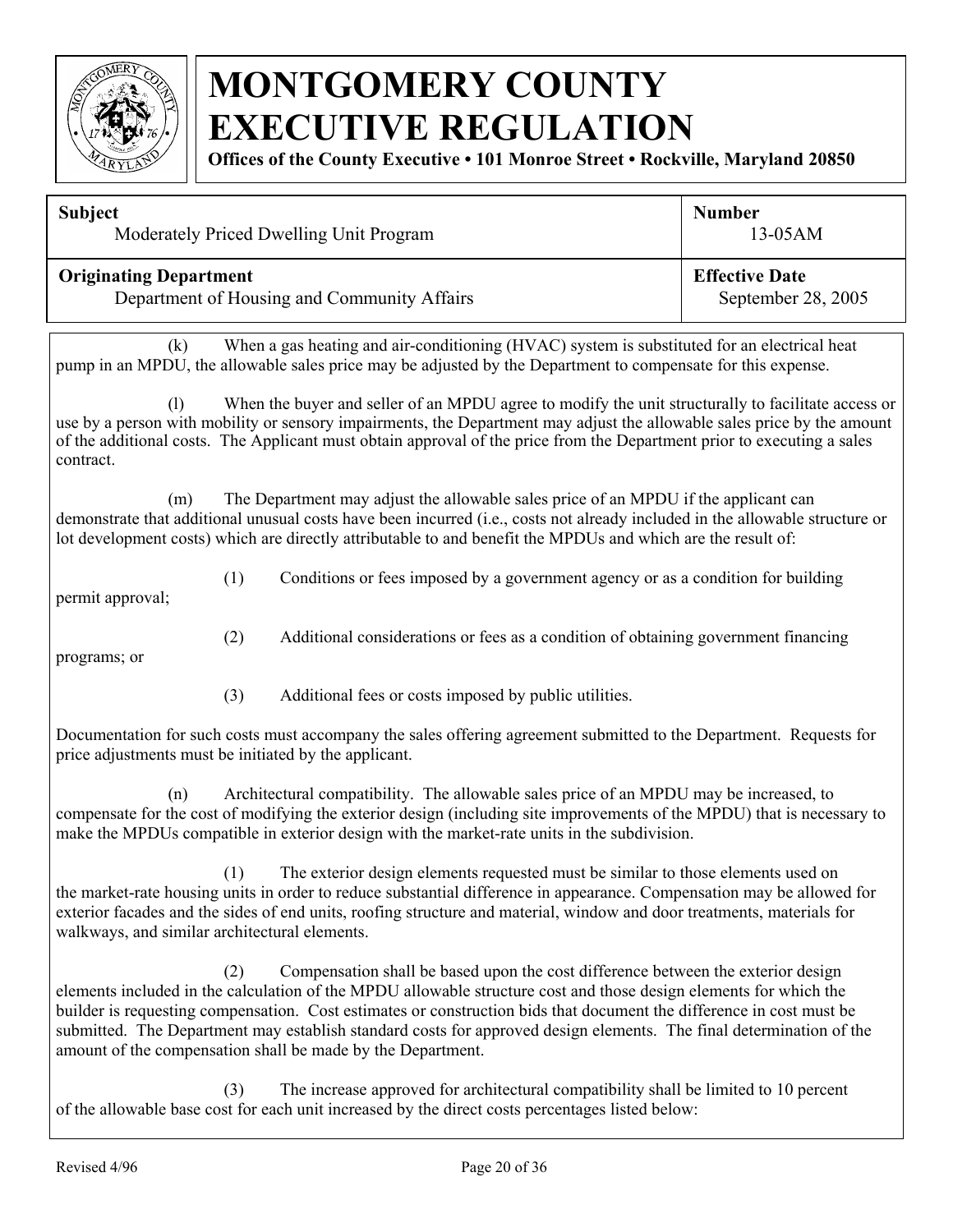

**Offices of the County Executive • 101 Monroe Street • Rockville, Maryland 20850**

| <b>Subject</b>                              | <b>Number</b>         |
|---------------------------------------------|-----------------------|
| Moderately Priced Dwelling Unit Program     | $13-05AM$             |
| <b>Originating Department</b>               | <b>Effective Date</b> |
| Department of Housing and Community Affairs | September 28, 2005    |

- (i) Construction loan interest (prime rate plus 2 percent;)x .50 x .75 x .75;
- (ii) Construction loan placement fee 1.5 percent;
- (iii) Overhead and general requirement expenses 8 percent; and
- (iv) Engineering and architectural expenses 5 percent.

(o) The loan amount, but not the final sales price, shall be increased to cover the cost of amortizing the mortgage insurance premium on Federal Housing Administration (FHA) and Commission/FHA loans.

(p) The maximum, allowable sales prices of MPDUs must be revised annually by June 15 of each year by adjusting the prior year's maximum prices by the percentage change in the consumer price index for urban consumers (CPI-U) for the Washington Metropolitan Area for the preceding 12 month period. Alternately, the prices may be re-estimated using actual current prices and costs, or through the use of commercially available standard building industry cost estimating products. Interim adjustments in the maximum sales prices may be made when a change in the relevant cost elements of the CPI-U for the Washington Metropolitan Area exceeds 2 percent, or when significant changes in government or other costs are imposed between periods of price adjustment.

(q) The Director may restrict facilities, services or design costs which will cause excessive mandatory homeowner or condominium fees to be imposed on the MPDUs in a particular subdivision. The inclusion of swimming pool, recreation, or health club membership and maintenance fees may be offered only as an option to MPDU purchasers if it is determined by the Director that obligatory participation or inclusion of these items will significantly reduce the affordability of the MPDU.

(r) The Director may set different maximum sales prices for units in age-restricted buildings if the Director determines that to do so will contribute to the long term availability and affordability of moderately priced units for eligible certificate holders, and other households with moderate incomes. The Director may exercise this option upon the conclusion of the priority marketing period if there are MPDUs that can not be sold to eligible certificate holders at the approved MPDU rents.

5.2 Maximum Rental Rates for MPDUs.

(a) The maximum allowable rents that may be charged for the MPDUs are those in effect at the time the Department approves the rental offering agreement; MPDU rents must be based on the maximum income permitted under the program, as revised by June 15 of each year.

(b) Rental rates established for MPDUs must distinguish units which are inclusive and exclusive of utilities paid by the tenant and those utilities paid by the applicant.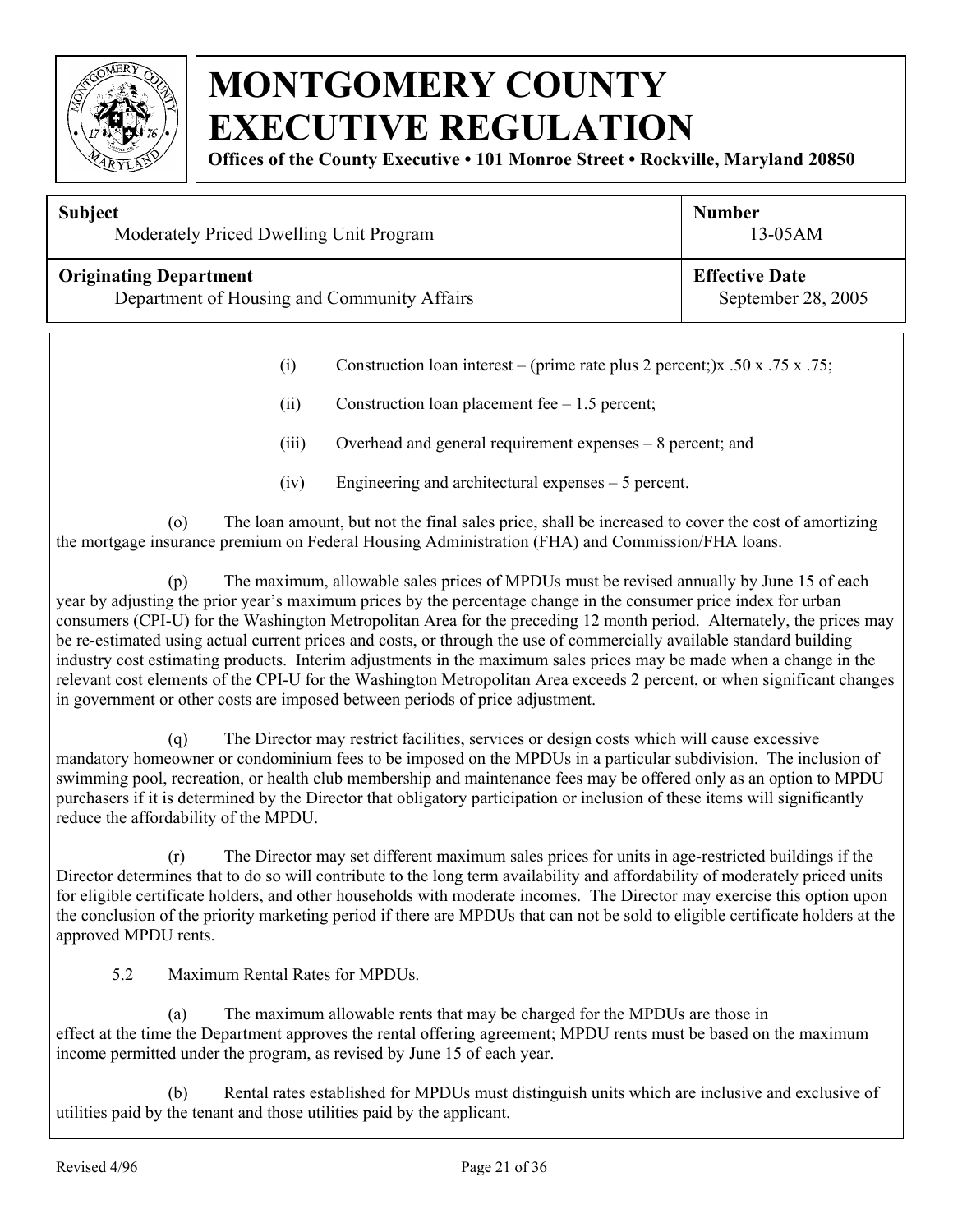

**Offices of the County Executive • 101 Monroe Street • Rockville, Maryland 20850**

| <b>Subject</b><br>Moderately Priced Dwelling Unit Program                    |                                                                                                                                                                                                                                                                                                                                                                                                                                                                                                                                                      | <b>Number</b><br>13-05AM                    |  |
|------------------------------------------------------------------------------|------------------------------------------------------------------------------------------------------------------------------------------------------------------------------------------------------------------------------------------------------------------------------------------------------------------------------------------------------------------------------------------------------------------------------------------------------------------------------------------------------------------------------------------------------|---------------------------------------------|--|
| <b>Originating Department</b><br>Department of Housing and Community Affairs |                                                                                                                                                                                                                                                                                                                                                                                                                                                                                                                                                      | <b>Effective Date</b><br>September 28, 2005 |  |
| (c)                                                                          | MPDUs developed under the programs designated in accordance with Section 25A.00.03.2 of this<br>regulation are to be offered and marketed in accordance with the procedures established for those programs.                                                                                                                                                                                                                                                                                                                                          |                                             |  |
| (d)<br>for rent.                                                             | The method for computing the maximum allowable monthly rents for garden apartment MPDUs<br>is described below. The income for the rent calculation is based on one and one half $(1\frac{1}{2})$ people per bedroom. Rental<br>rates must be computed based on the income limits for the MPDU program in effect at the time the MPDUs are offered                                                                                                                                                                                                    |                                             |  |
| (1)<br>household.                                                            | The maximum rent for an efficiency unit is based on the income for one person                                                                                                                                                                                                                                                                                                                                                                                                                                                                        |                                             |  |
| (2)                                                                          | The maximum rent for a one $(1)$ bedroom unit is based on mid-point between the income<br>for a one person household and a two person household (eg. 1.5 people per bedroom).                                                                                                                                                                                                                                                                                                                                                                        |                                             |  |
| (3)<br>three person household.                                               | The maximum rent for a two $(2)$ bedroom unit is based on the income for a                                                                                                                                                                                                                                                                                                                                                                                                                                                                           |                                             |  |
| (4)                                                                          | The maximum rent for a three bedroom unit is based on the mid-point between the<br>income for a four person household and a five person household (eg. 4.5 people per bedroom).                                                                                                                                                                                                                                                                                                                                                                      |                                             |  |
| (5)                                                                          | Based on the appropriate household size and corresponding maximum<br>income, the income for each unit size is multiplied by twenty-five percent (25%) then divided by 12 and rounded to the<br>next highest whole number which is evenly divided by five (5) to establish the rent for the unit, excluding utilities.                                                                                                                                                                                                                                |                                             |  |
| (6)                                                                          | When the applicant pays utilities, the appropriate household size and corresponding<br>maximum income, the income for each unit size is multiplied by thirty percent (30%) then divided by 12 and rounded to<br>the next highest whole number which is evenly divided by five (5) to establish the rent for the unit. Alternatively, the<br>Department may, at its discretion, use "Allowances for Tenant-Furnished Utilities and Other Services" for the Washington<br>PMSA, as determined by the U.S. Department of Housing and Urban Development. |                                             |  |
| (e)<br>specific development.                                                 | The Director may set different maximum rent limits for rental units in high rise buildings if the<br>Director determines that there is no other reasonable means available to finance the building of all required MPDUs at a                                                                                                                                                                                                                                                                                                                        |                                             |  |
|                                                                              |                                                                                                                                                                                                                                                                                                                                                                                                                                                                                                                                                      |                                             |  |

(f) The Director may set different maximum rent limits for rental units in age-restricted buildings if the Director determines that to do so will contribute to the long term availability and affordability of moderately priced units for eligible certificate holders, and other households with moderate incomes. The Director may exercise this option upon the conclusion of the priority marketing period if there are MPDUs that can not be rented to eligible certificate holders at the approved MPDU rents.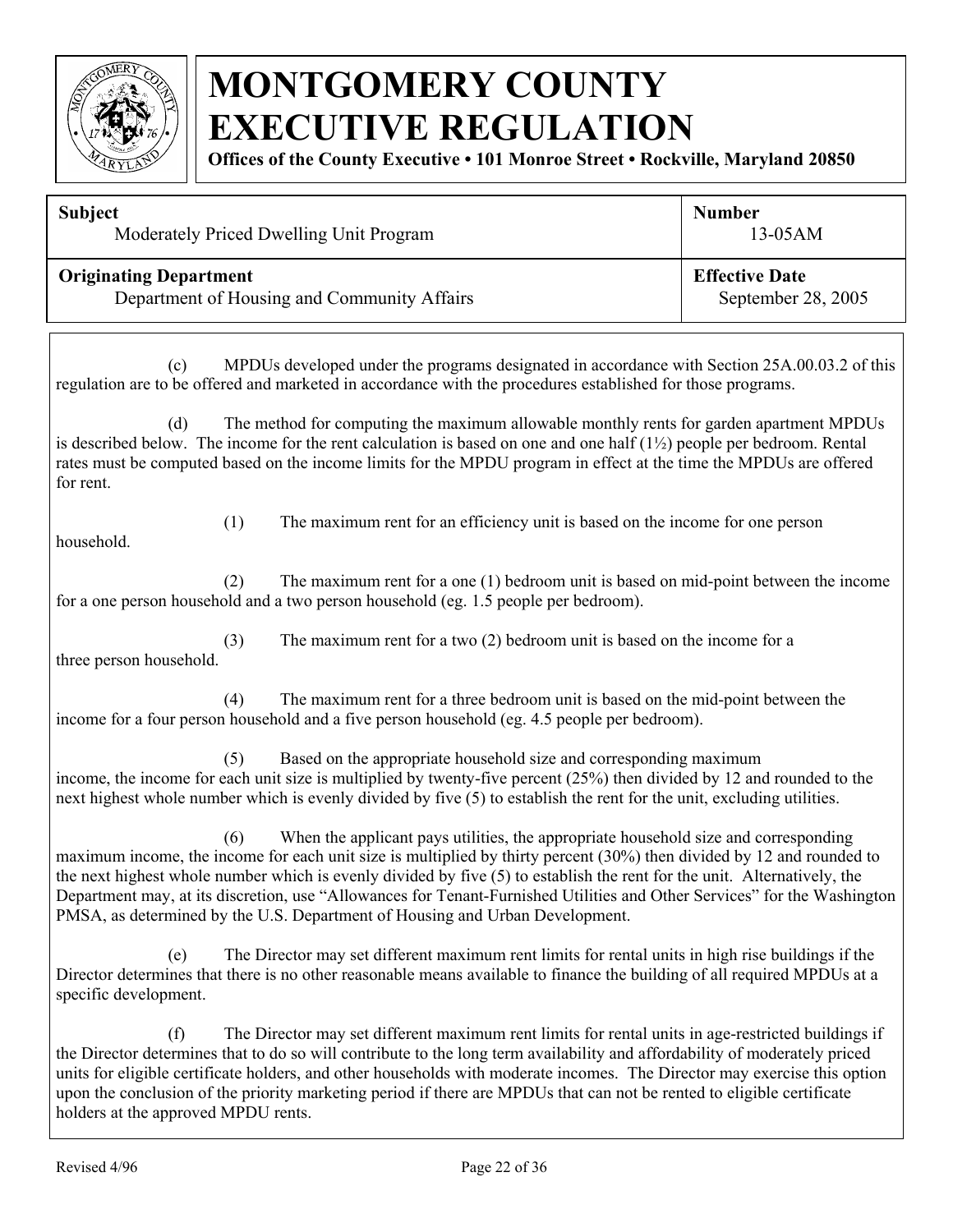

**Offices of the County Executive • 101 Monroe Street • Rockville, Maryland 20850**

| <b>Subject</b>                              | <b>Number</b>         |
|---------------------------------------------|-----------------------|
| Moderately Priced Dwelling Unit Program     | $13-05AM$             |
| <b>Originating Department</b>               | <b>Effective Date</b> |
| Department of Housing and Community Affairs | September 28, 2005    |

(g) The maximum rental rate for new garden apartment MPDUs that contain unusual amenities, site conditions or construction costs may be adjusted based on a determination by the Director of all the ordinary, necessary, and reasonable costs to construct, market, and operate the MPDU rental units.

(h) The rental rate for currently rented MPDUs must be adjusted annually by the Director in accordance with the County's voluntary rent guidelines. If the apartment development is financed through a Federal or state affordable housing program, then the requirements of that program must supercede this regulation.

(i) Utility charges that are paid by the applicant may be added to the MPDU rental rate. The Department may use the annual utility allowances published by the U.S. Department of Housing and Urban Development (HUD) to calculate these charges. Any request by the applicant for a variance from these rates may only be granted by the Department upon receipt of a certified report from a registered engineer or by the appropriate utility company. After the first year of operation, utility charges may be based on the actual, average cost of the utility expenses for the previous 12 months.

(j) Laundry washer and dryer equipment must be provided in each MPDU unit unless this equipment is not provided in the market rate units. No increase in rent is allowed for laundry washer and dryer equipment unless the market rate units are separately charged and the increase is limited to the same fee that the market rate apartments are charged.

(k) The applicant must not be permitted to charge a fee for non-structured, automobile parking to MPDU tenants. Structured parking, garage or other enclosed spaces may be offered as an option to the MPDU occupants at the monthly rate normally charged by the applicant.

(l) The Director may adjust the rental rates for rental apartment developments that provide services, amenities, or design features to all tenants which cannot be made optional to the tenants of the MPDUs on a fee basis.

(m) In the Department's annual report to the Council regarding the MPDU program, the Director shall report on the maximum sales prices and rent limits in effect for the year and the methodology used to arrive at the figures.

5.3 Rental MPDUs Sold as For Sale MPDUs. In the event a rental MPDU is sold as a sale MPDU, the MPDU must not be sold at any time during the applicable rental control period for a price greater than the controlled, approved resale price for the unit. The resale price must be established in accordance with this regulation as if the unit had been "for sale" MPDU at the time of the original rental agreement. A new control period for the unit must be established according to the control period in effect at that time for sale MPDUs. This control period must begin on the date of settlement. The existing rental covenants must be released, and new sale covenants recorded on the property.

#### **25A.00.06 Sale and Rental Procedures**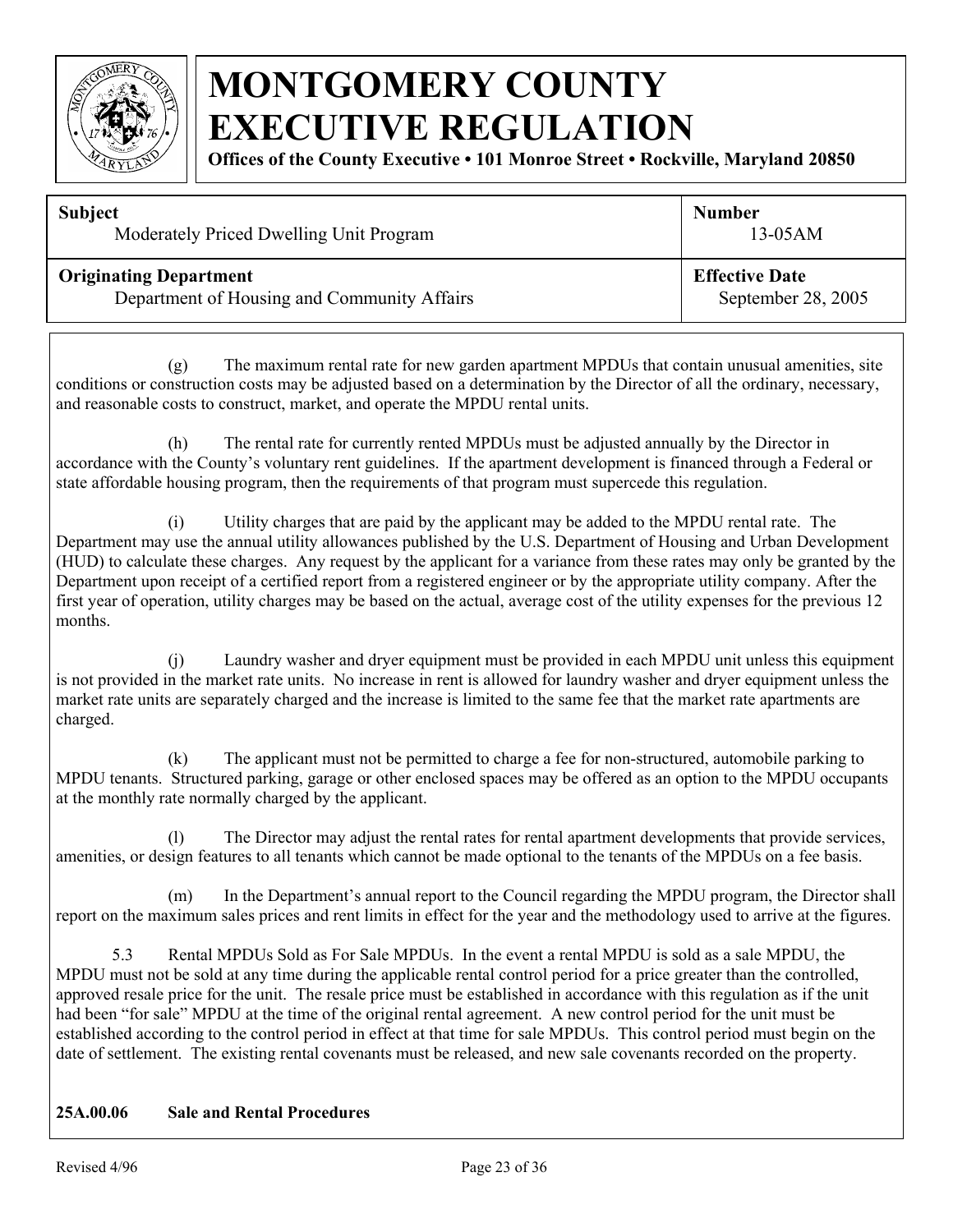

**Offices of the County Executive • 101 Monroe Street • Rockville, Maryland 20850**

| <b>Subject</b><br>Moderately Priced Dwelling Unit Program                                             |     |                                                                                                                                                                                                                               | <b>Number</b><br>13-05AM |  |
|-------------------------------------------------------------------------------------------------------|-----|-------------------------------------------------------------------------------------------------------------------------------------------------------------------------------------------------------------------------------|--------------------------|--|
| <b>Effective Date</b><br><b>Originating Department</b><br>Department of Housing and Community Affairs |     | September 28, 2005                                                                                                                                                                                                            |                          |  |
| 6.1                                                                                                   |     | Offering MPDUs for Sale or Rent.                                                                                                                                                                                              |                          |  |
| (a)<br>and documentation must be provided:                                                            |     | The applicant must offer MPDUs for sale or rent through the Department by<br>completing and submitting an offering agreement on the form provided by the Department. The following information                                |                          |  |
|                                                                                                       | (1) | A description of the MPDUs including the number, unit types, and size by<br>area and number of bedrooms, and other relevant details of the MPDUs:                                                                             |                          |  |
|                                                                                                       | (2) | The addresses, legal descriptions, and tax account numbers of the MPDUs;                                                                                                                                                      |                          |  |
|                                                                                                       | (3) | A recorded subdivision plat, a copy of the approved preliminary plan, and<br>two copies of the site development plan designating the location of the MPDUs;                                                                   |                          |  |
|                                                                                                       | (4) | The Declaration of Covenants, in recordable form;                                                                                                                                                                             |                          |  |
|                                                                                                       | (5) | A copy of the floor plans of each unit type, and if the units are to be sold, a<br>completed sale price calculation sheet and price list of options;                                                                          |                          |  |
| occupancy; and                                                                                        | (6) | The date(s) when MPDUs shall be delivered for settlement or rental                                                                                                                                                            |                          |  |
|                                                                                                       | (7) | Any other information the Department deems necessary.                                                                                                                                                                         |                          |  |
| (b)<br>the Department.                                                                                |     | MPDU sale units must be available for settlement and occupancy in compliance<br>with all County building and occupancy code requirements within 365 days of acceptance of the offering agreement by                           |                          |  |
| (c)<br>Department.                                                                                    |     | MPDU rental units must be available for rental occupancy in compliance with all<br>County building and occupancy code requirements within 120 days of acceptance of the offering agreement by the                             |                          |  |
| (d)                                                                                                   |     | The applicant may not require from an MPDU purchaser a deposit that exceeds one<br>percent (1%) of the established MPDU sales price.                                                                                          |                          |  |
| 6.2                                                                                                   |     | Lottery Selection Process. After the Department has approved the Offering Agreement, eligible persons<br>who are interested in purchasing MPDUs, other than the Commission, and designated, non-profit housing providers must |                          |  |

be selected through a lottery process conducted by the Department in cooperation with the applicant. This process must be used to establish a lottery list of eligible certificate holders to whom the available MPDUs must be offered for sale.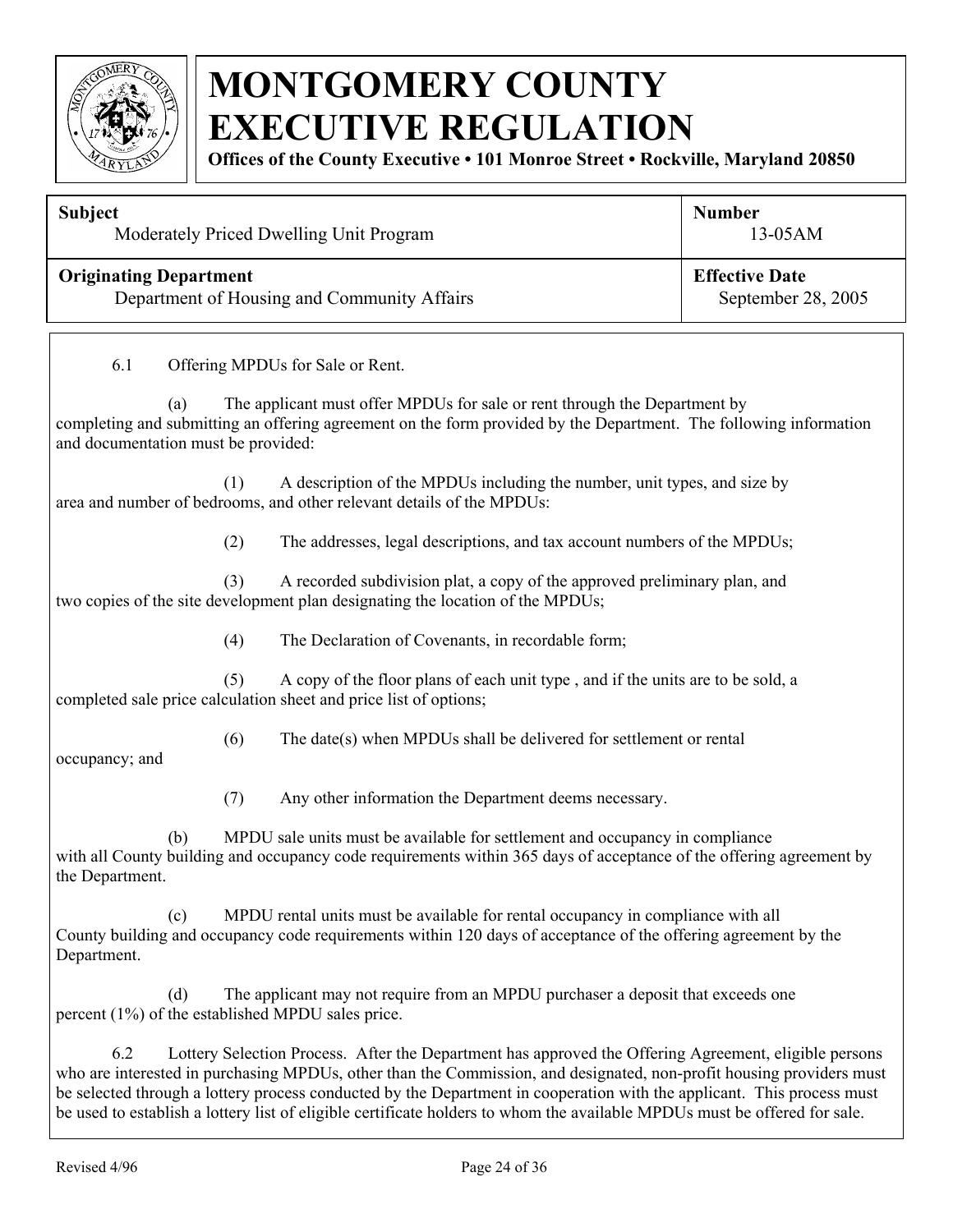

**Offices of the County Executive • 101 Monroe Street • Rockville, Maryland 20850**

| <b>Subject</b>                                                                                                                                                                                                                                                                                                                                                                                                                                                                                                       | <b>Number</b>         |
|----------------------------------------------------------------------------------------------------------------------------------------------------------------------------------------------------------------------------------------------------------------------------------------------------------------------------------------------------------------------------------------------------------------------------------------------------------------------------------------------------------------------|-----------------------|
| Moderately Priced Dwelling Unit Program                                                                                                                                                                                                                                                                                                                                                                                                                                                                              | $13-05AM$             |
| <b>Originating Department</b>                                                                                                                                                                                                                                                                                                                                                                                                                                                                                        | <b>Effective Date</b> |
| Department of Housing and Community Affairs                                                                                                                                                                                                                                                                                                                                                                                                                                                                          | September 28, 2005    |
| The Department must notify the applicant and eligible certificate holders of the proposed<br>(a)<br>offering. A lottery entry form may be included with the offering notice sent to eligible certificate holders. This form must<br>be completed and returned to the Department by the date indicated on the form in order to be entered into the lottery<br>drawing. At the time a household is determined to be eligible under the Program, the Department awards points according<br>to the factors listed below: |                       |

(1) One (1) point for each consecutive year (12 month period) the person has held a Certificate of Eligibility for the MPDU sales program, up to a maximum of three (3) points;

(2) One (1) point for living in the County at the time of application to the lottery, for a maximum of one (1) point;

(3) One (1) point for working in the County at the time of application to the lottery, for a maximum of one (1) point; and

(4) The maximum number of points that may be assigned to an eligible certificate holder is

five  $(5)$  points.

(5) Points awarded under items (2) and (3) must be revoked if the eligible certificate holder does not meet the applicable criteria at the time of the drawing.

(b) One person households may only be permitted to participate in lottery drawings for one and two bedroom units; two person households may be eligible to participate in lottery drawings for dwelling units containing up to three bedrooms. One person households may not be permitted to purchase any MPDUs with three (3) or more bedrooms or conventional townhouses with two (2) bedrooms unless the lottery list of eligible households containing two (2) or more people has been completely exhausted. The Director may waive this limitation for good cause

(c) The lottery drawing shall commence by drawing first from among those eligible certificate holders who have been assigned the highest number of points. A lottery list of names must be developed, with the order determined by the order in which the names were drawn. The applicant must offer those eligible certificate holders highest on the list the first opportunity to purchase the available MPDUs.

 (d) If there are MPDUs remaining in excess of the number of eligible certificate holders on the lottery list, the lottery drawing shall continue and shall be conducted among those eligible certificate holders assigned the next highest number of priority points. This process shall continue until the Department determines that there are a sufficient number of eligible certificate holders to whom the available MPDU may be made available for sale.

(e) Eligible certificate holders selected by a lottery must have the exclusive right to enter into a contract for the purchase of an MPDU. The priority marketing period begins the day the Offering Agreement is approved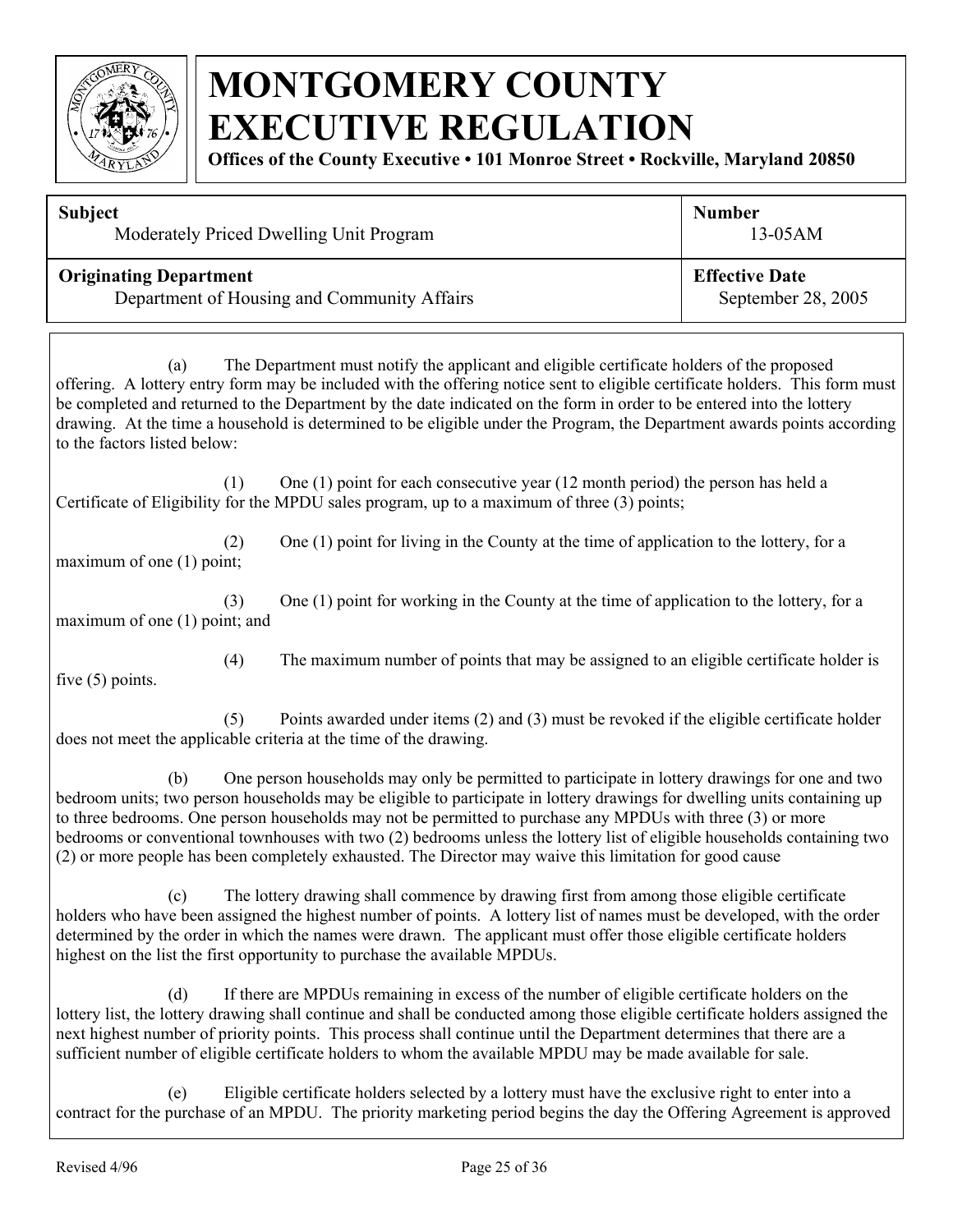

**Offices of the County Executive • 101 Monroe Street • Rockville, Maryland 20850**

| <b>Subject</b>                              | <b>Number</b>         |
|---------------------------------------------|-----------------------|
| Moderately Priced Dwelling Unit Program     | $13-05AM$             |
| <b>Originating Department</b>               | <b>Effective Date</b> |
| Department of Housing and Community Affairs | September 28, 2005    |

by the Department, or the date of the Department's approval of other marketing methods, and must end 90 days after the date of commencement.

(f) The applicant must not offer MPDUs to the general public unless the priority marketing period has ended, the lottery list of all eligible certificate holders has been exhausted, and a written notice has been obtained from the Department authorizing sale to the general public. The priority marketing period is automatically extended unless the Department determines that no additional eligible persons are available to purchase the MPDUs. MPDUs that become available for sale after the priority marketing period because of the disapproval of permanent loan financing must be offered to eligible certificate holders on the lottery list. MPDUs that are offered to the general public remain subject to all the regulations and laws governing the Program, except the income limitations.

(g) If an applicant offers MPDUs for sale within 6 months after the date of acceptance by the Department of a previous offering of MPDUs in the same subdivision, then the lottery priority list established for the previous offering may be used until all eligible households on the list have been exhausted. The following provisions apply to the subsequent offering:

(1) The applicant's offering must contain the same type(s) of unit(s) with the same number of bedrooms per unit as were in the prior offering; and

(2) Purchasers must have a valid MPDU certificate of eligibility and not exceed the approved maximum MPDU income limits at the time the purchaser applies for mortgage financing.

(3) The priority marketing period for subsequent offerings begins on the date of approval of the Offering Agreement.

6.3 Offering MPDUs for Rent.

(a) MPDUs offered for rent by the applicant may be leased without utilizing the lottery process unless otherwise required by the Director. The applicant must comply with all applicable local, state, and Federal fair housing laws and must rent the available MPDUs only to eligible certificate holders during the priority marketing period. If a lottery process is used to rent the MPDUs, the same point system described in this regulation may be used for ranking eligible certificate holders. The Department must notify the applicant of the date on which the first lease for the property may be written. The priority marketing period must begin on that date, and shall end 90 days after the date of commencement unless the Department extends it for good cause.

holders.

(b) During the priority marketing period the applicant must rent the MPDUs to eligible certificate

(c) If a lottery drawing is held to determine a marketing list of eligible persons, the priority marketing period begins on the date of the lottery drawing.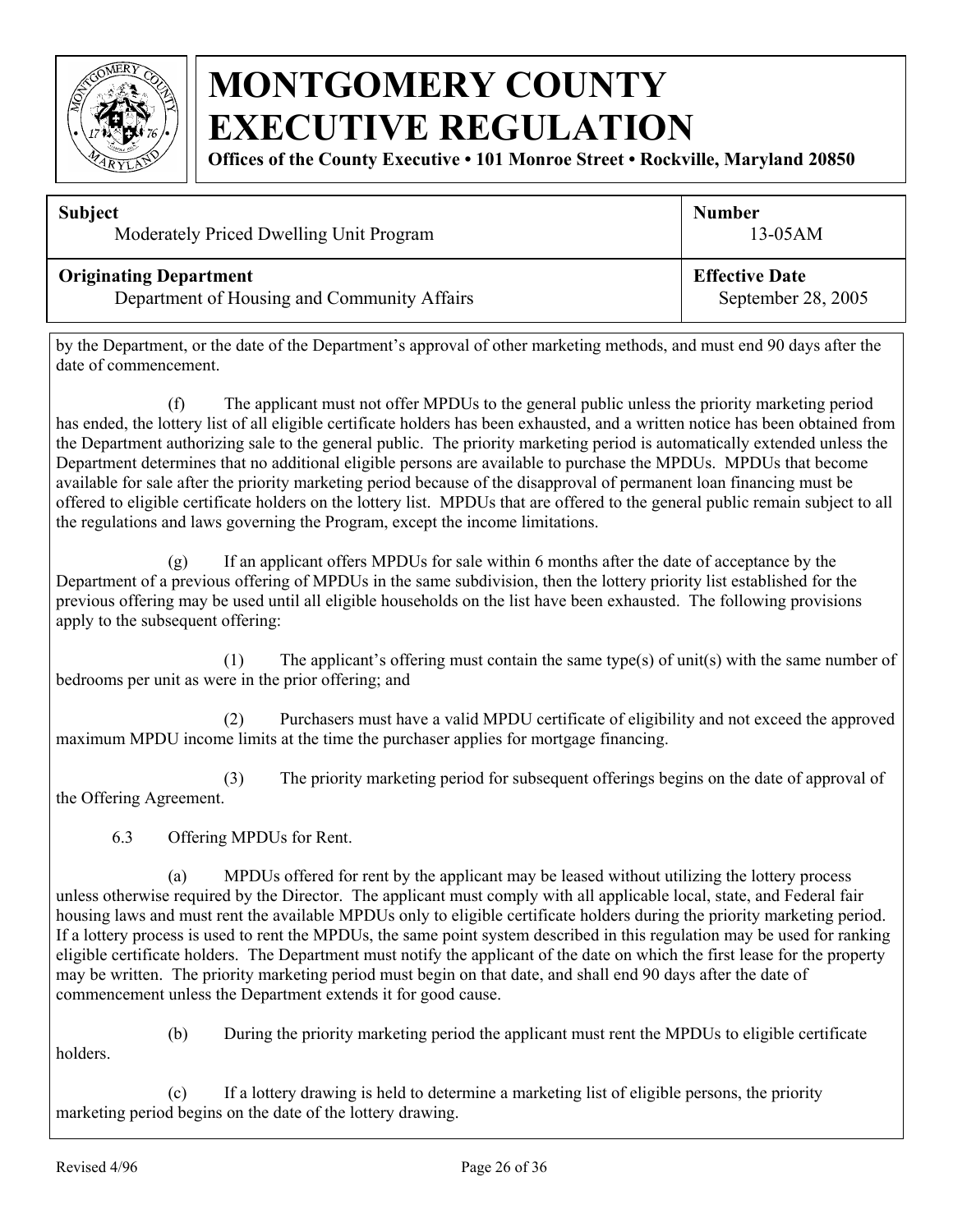

**Offices of the County Executive • 101 Monroe Street • Rockville, Maryland 20850**

| <b>Subject</b>                              | <b>Number</b>         |  |
|---------------------------------------------|-----------------------|--|
| Moderately Priced Dwelling Unit Program     | $13-05AM$             |  |
| <b>Originating Department</b>               | <b>Effective Date</b> |  |
| Department of Housing and Community Affairs | September 28, 2005    |  |

(d) If the MPDU units are not rented to eligible persons during the priority marketing period and the applicant has demonstrated to the Department's satisfaction that a good faith effort was made to rent the units to eligible persons, the applicant may then rent the units to the general public at the MPDU rental rate after receiving prior written approval from the Department.

(e) The priority marketing period is automatically extended unless the Department determines that no additional eligible persons are available to purchase the MPDUs. If construction or occupancy of the MPDUs is phased over a period of time, the priority marketing period begins when the MPDU is offered for rent. Each phase of the development must have its own priority marketing period.

(f) The MPDUs must be ready for occupancy within 120 days of the beginning of the priority marketing period.

(g) The applicant must use the multi-family model lease approved by the Department subject to the additions listed below.

(h) The lease agreements for MPDUs, other than those leased to the Commission or a designated nonprofit housing provider, must include the provisions listed below:

(i) The tenant must occupy the unit as his or her primary place of residence and must not sublet the unit.

(j) The tenant must provide income and household composition information to the applicant every year for recertification purposes. The documents that must be provided are federal income tax forms for the last two years and a copy of a current pay check for all employed household members and the current household composition.

(1) The tenant must provide the recertification information within 30 days of receiving the recertification form from the applicant. If the tenant fails to provide the recertification information within the 30 day period the tenant must vacate the unit within 60 days of receiving notification from the applicant that the recertification form and required documentation was not received.

(2) The tenant must vacate the MPDU if, at the time of re-certification, the tenant's income exceeds by thirty percent (30%) the maximum eligible income necessary to qualify as an eligible person. The applicant must take action necessary to have the tenant vacate the MPDU within 90 days of receiving information that the tenant's income exceeds the maximum permitted income limit. The applicant may substitute another unit with the same number of bedrooms for the existing MPDU and permit the tenant to occupy their present unit at a rent higher than the approved MPDU rent. A new covenant form must be recorded subjecting the substitute unit to the MPDU covenants. If the development is subject to a regulatory agreement as part of a federal financing program, the provisions contained in that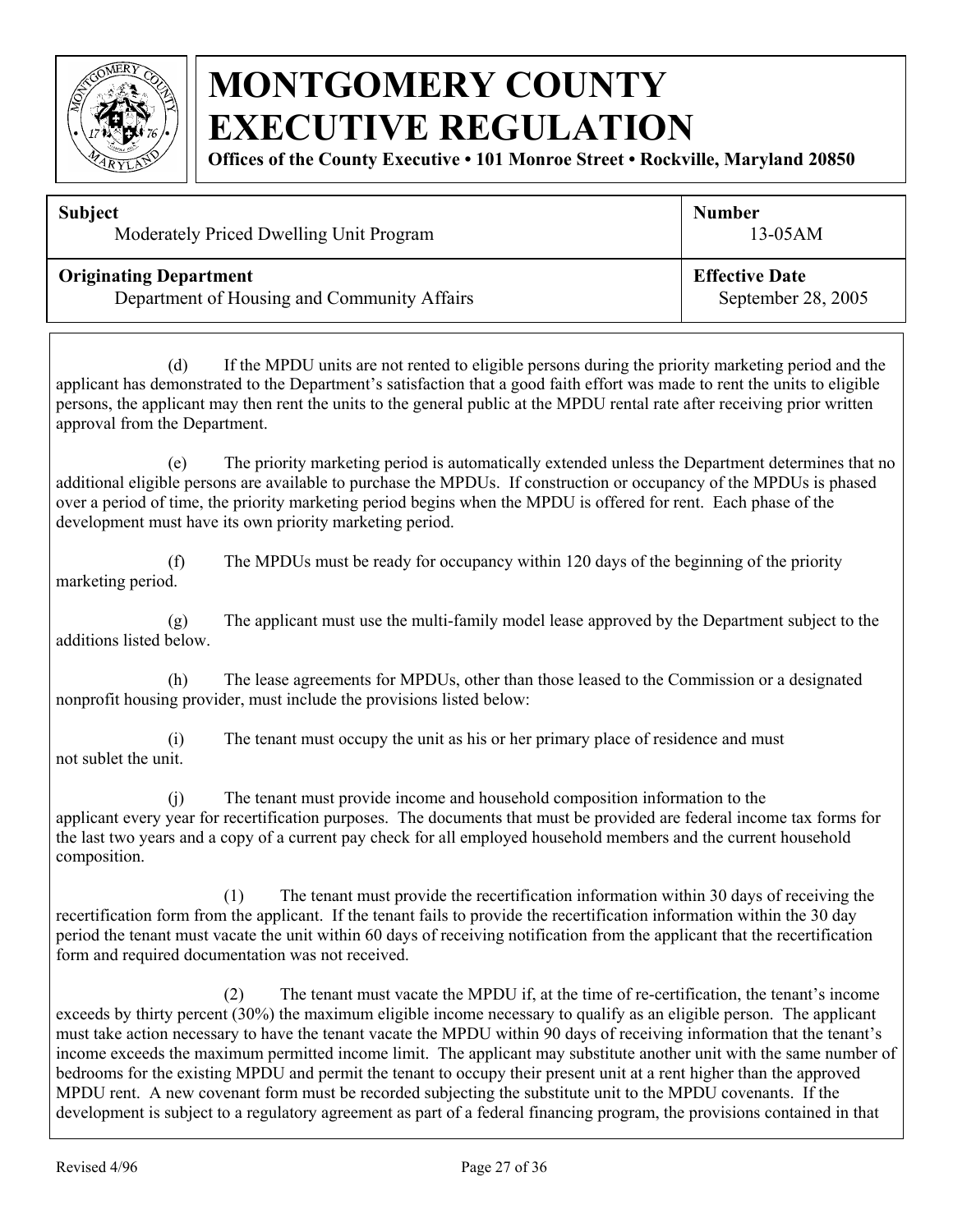

**Offices of the County Executive • 101 Monroe Street • Rockville, Maryland 20850**

| <b>Subject</b>                                                                                                      | Moderately Priced Dwelling Unit Program                                                                                                                                                                                                                                                                                                                                                                                                                                                                                               | <b>Number</b><br>13-05AM                    |
|---------------------------------------------------------------------------------------------------------------------|---------------------------------------------------------------------------------------------------------------------------------------------------------------------------------------------------------------------------------------------------------------------------------------------------------------------------------------------------------------------------------------------------------------------------------------------------------------------------------------------------------------------------------------|---------------------------------------------|
| <b>Originating Department</b>                                                                                       | Department of Housing and Community Affairs                                                                                                                                                                                                                                                                                                                                                                                                                                                                                           | <b>Effective Date</b><br>September 28, 2005 |
| agreement supersede this regulation.                                                                                |                                                                                                                                                                                                                                                                                                                                                                                                                                                                                                                                       |                                             |
| (k)<br>Department on an annual basis:                                                                               | The applicant must send a copy of the initial and all renewal leases to the Department within 30<br>days of signing the lease. In addition, the applicant must supply the information listed below in a format acceptable to the                                                                                                                                                                                                                                                                                                      |                                             |
|                                                                                                                     | (1)<br>The number of MPDUs, by bedroom count, that are leased to eligible persons, the<br>Commission, and designated nonprofit housing corporations.                                                                                                                                                                                                                                                                                                                                                                                  |                                             |
| (2)<br>For each MPDU, the tenant's name, household size, and total household income as of the<br>date of the lease. |                                                                                                                                                                                                                                                                                                                                                                                                                                                                                                                                       |                                             |
|                                                                                                                     | (3)<br>A statement that to the best of the applicant's information and knowledge, the tenants<br>who are leasing the MPDUs meet the eligibility criteria.                                                                                                                                                                                                                                                                                                                                                                             |                                             |
| annual report.                                                                                                      | (4)<br>A copy of each new or revised MPDU Renter Certification Form obtained since the last                                                                                                                                                                                                                                                                                                                                                                                                                                           |                                             |
| (1)                                                                                                                 | If the applicant is required to report tenant occupancy information pursuant to a governmental<br>financing regulatory agreement, then that report may be substituted for the information required in these regulations.                                                                                                                                                                                                                                                                                                              |                                             |
| (m)<br>leased.                                                                                                      | If the applicant has an MPDU to be re-rented, the applicant must offer the unit to eligible persons<br>for a period of sixty (60) days before renting the MPDU to the general public at the MPDU rental rate. The sixty (60) day<br>period must commence when the Department receives written notice from the applicant of the unit's availability to be                                                                                                                                                                              |                                             |
| 6.4                                                                                                                 | MPDU Covenants.                                                                                                                                                                                                                                                                                                                                                                                                                                                                                                                       |                                             |
| (a)                                                                                                                 | The applicant must sign and forward MPDU covenants in recordable form to the<br>Department before selling or renting any MPDUs. The covenants must be in the form required by the Department and<br>include the restrictions contained in Chapter 25A. The covenants must run with the land for the entire control period and<br>until all requirements of Chapter 25A have been met. The covenants must be binding on the applicant, all assignees,<br>mortgagees, buyers, and all other parties that receive title to the property. |                                             |
| (b)<br>requirements of Chapter 25A.                                                                                 | MPDU covenants must be recorded by the Department and must be recorded so<br>that they are senior to all instruments securing permanent financing. Every deed transferring the MPDU must reference<br>the MPDU covenants citing where they are recorded in the land records by liber and folio. If the covenants cannot be<br>recorded on the MPDU in conformance with this regulation, then the unit must not be considered as having met the                                                                                        |                                             |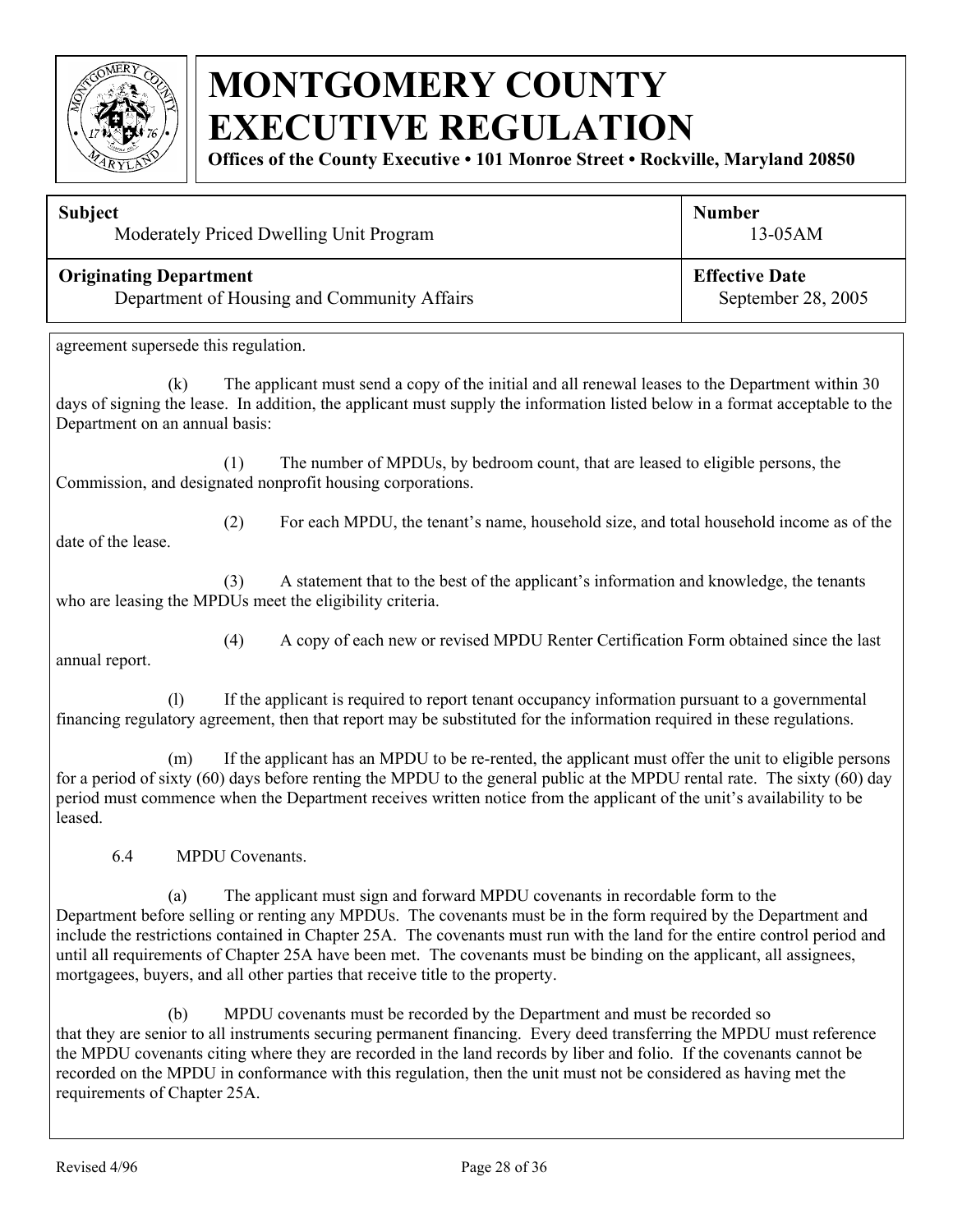

**Offices of the County Executive • 101 Monroe Street • Rockville, Maryland 20850**

| <b>Subject</b>                |                  | Moderately Priced Dwelling Unit Program                                                                                                                                                                                                                                                                            | <b>Number</b><br>13-05AM                    |
|-------------------------------|------------------|--------------------------------------------------------------------------------------------------------------------------------------------------------------------------------------------------------------------------------------------------------------------------------------------------------------------|---------------------------------------------|
| <b>Originating Department</b> |                  | Department of Housing and Community Affairs                                                                                                                                                                                                                                                                        | <b>Effective Date</b><br>September 28, 2005 |
|                               | (c)              | The applicant must provide a copy of the recorded sales covenants to the purchaser<br>at settlement. The purchaser must acknowledge in writing that they have been given a copy of the covenants.                                                                                                                  |                                             |
| 6.5                           |                  | Sales and Rental Documentation.                                                                                                                                                                                                                                                                                    |                                             |
|                               | (a)              | Not less than 30 days prior to settlement, the applicant must submit to the Department the<br>following information in correct form for the unit to fulfill the requirements of Chapter 25A:                                                                                                                       |                                             |
|                               | (1)              | A copy of the initial sales contract or agreement;                                                                                                                                                                                                                                                                 |                                             |
|                               | (2)              | A copy of the financing statement recorded against the proceeds of sale;                                                                                                                                                                                                                                           |                                             |
|                               | (3)              | The purchaser's certificate of eligibility;                                                                                                                                                                                                                                                                        |                                             |
|                               | (4)              | The MPDU Purchaser's Certification Form;                                                                                                                                                                                                                                                                           |                                             |
|                               | (5)              | The purchaser's homebuyer seminar certificate; and                                                                                                                                                                                                                                                                 |                                             |
|                               | (6)              | The purchaser's acknowledgement of receipt of covenants                                                                                                                                                                                                                                                            |                                             |
|                               | (b)              | In addition, within 45 days after the date of settlement, the applicant must submit<br>to the Department the final settlement sheet and a copy of the two party deed. The deed transferring title must reference<br>the recorded MPDU covenants by the date the covenants were recorded and their liber and folio. |                                             |
| 25A:                          | (c)              | Within 14 days of the date of lease ratification for an MPDU rental unit, the applicant<br>must submit to the Department the following information in correct form for the unit to fulfill the requirements of Chapter                                                                                             |                                             |
|                               |                  | (1) A copy of the lease;                                                                                                                                                                                                                                                                                           |                                             |
|                               | (2)              | The renter's certificate of eligibility; and                                                                                                                                                                                                                                                                       |                                             |
|                               | (3)              | The MPDU Renter's Certification Form.                                                                                                                                                                                                                                                                              |                                             |
| 25A.00.07                     | <b>Providers</b> | Procedures for Purchase and Rental of MPDUs by the Commission And Designated Housing                                                                                                                                                                                                                               |                                             |
| 7.1                           |                  | Qualification and Designation of Housing Providers by the County Executive.                                                                                                                                                                                                                                        |                                             |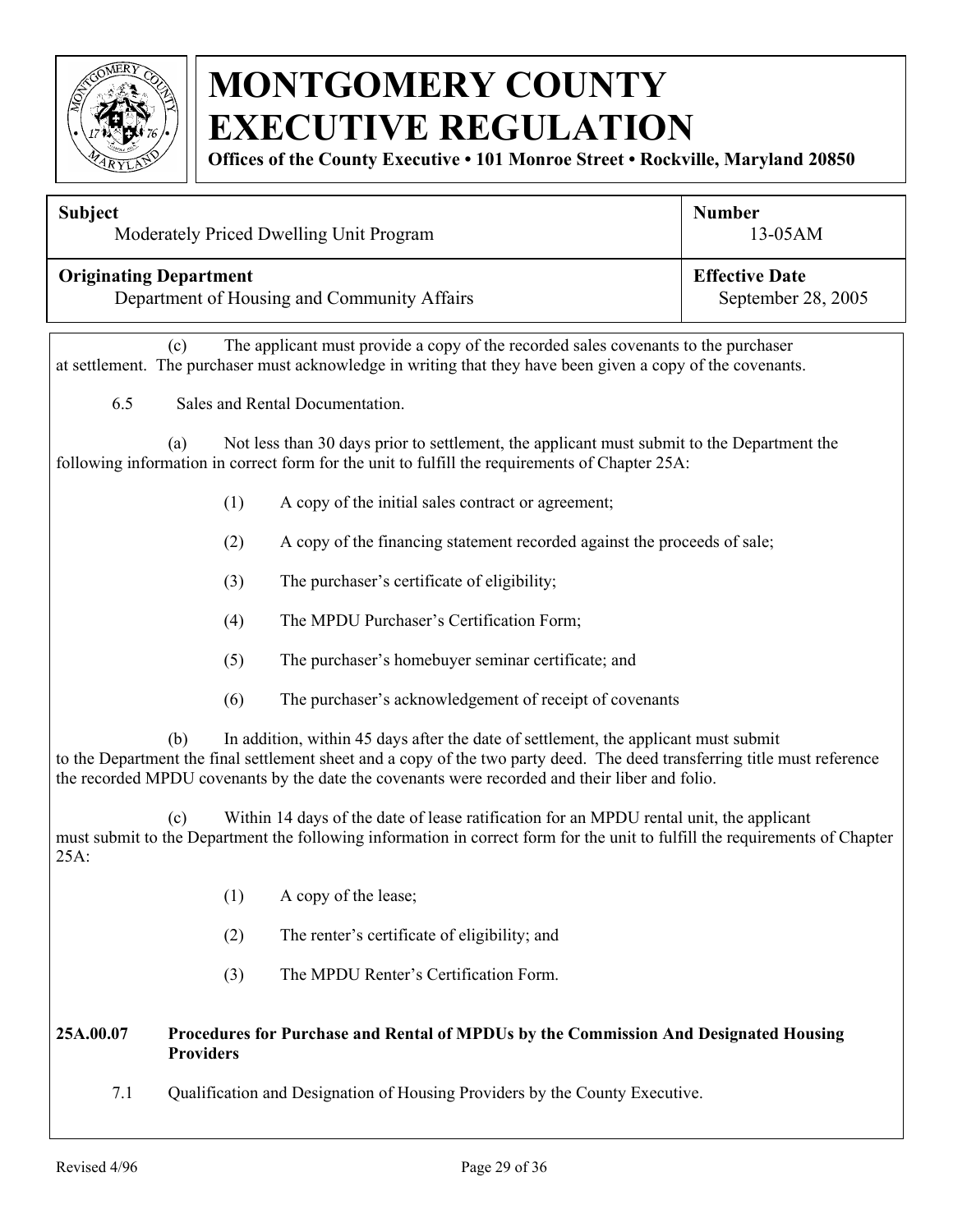

**Offices of the County Executive • 101 Monroe Street • Rockville, Maryland 20850**

| <b>Subject</b>                              | <b>Number</b>         |
|---------------------------------------------|-----------------------|
| Moderately Priced Dwelling Unit Program     | $13-05AM$             |
| <b>Originating Department</b>               | <b>Effective Date</b> |
| Department of Housing and Community Affairs | September 28, 2005    |

(a) From time to time, the Director may recommend to the County Executive that certain housing development agencies and nonprofit corporations be approved to purchase MPDUs. To be eligible for such a designation, the housing provider must demonstrate its financial ability to acquire, operate, maintain and manage an MPDU satisfactorily on a long term basis. The County Executive may consider the relative needs and requirements of the housing providers and their clientele, readiness and ability of the housing provider to purchase and manage an MPDU, and the number of units previously obtained by the designated housing provider. The County Executive shall designate the housing providers approved to purchase MPDUs by Executive Order.

(b) Designated housing providers must submit a report on a bi-annual basis to the Department, or its designee, that provides the following information: number of units currently in the housing provider's program and the monthly rental rate for each unit, information concerning the tenant's gross household income, household composition, and names of employers, unit operating expenses and revenues received by the housing provider. The Director must evaluate the designated housing provider and make a recommendation to the County Executive to extend or terminate the housing provider's right to purchase MPDUs.

#### 7.2 Notifying the Commission.

(a) The Department must notify the Commission within 5 days of approving the Offering Agreement of the availability of MPDUs and must provide the Commission with detailed information about the development and the MPDUs. The Commission has the responsibility of notifying the designated housing providers of the offering and forwarding descriptive information about the MPDUs and the development. The Commission has 21 calendar days from the date of the Department's notification to make a preliminary decision and to identify to the applicant and the Department any units it or the other designated housing provider want to reserve for possible acquisition. This time period may be extended at the Department's discretion if the Commission requires more time in which to make its decision. The Commission and the designated housing providers have the remainder of a 45 day period, which began on the date of the initial notice from the Department, to notify the applicant and the Department of its final decision on the acquisition of the units that were reserved.

(b) During the 45 day period following an offering, all decisions on unit selections, readiness and priority of the designated housing providers, resolution of disputes among the designated housing providers, and communications with the applicant shall be the responsibility of the Commission. After the expiration of this time period, any subsequent contract negotiations on units to be purchased by designated housing providers must be handled directly between the designated housing provider and the applicant.

(c) After receipt of the final notice on the units that will be acquired by the Commission or other designated housing providers, the applicant must deliver sales contracts or lease agreements at least 90 days before the estimated delivery of the units. The Commission and the designated housing providers must execute the contracts for the MPDUs directly with the applicant. The contracts or lease agreements must be returned to the applicant within 30 days of receipt but no later than 60 days before the estimated date of delivery of the unit.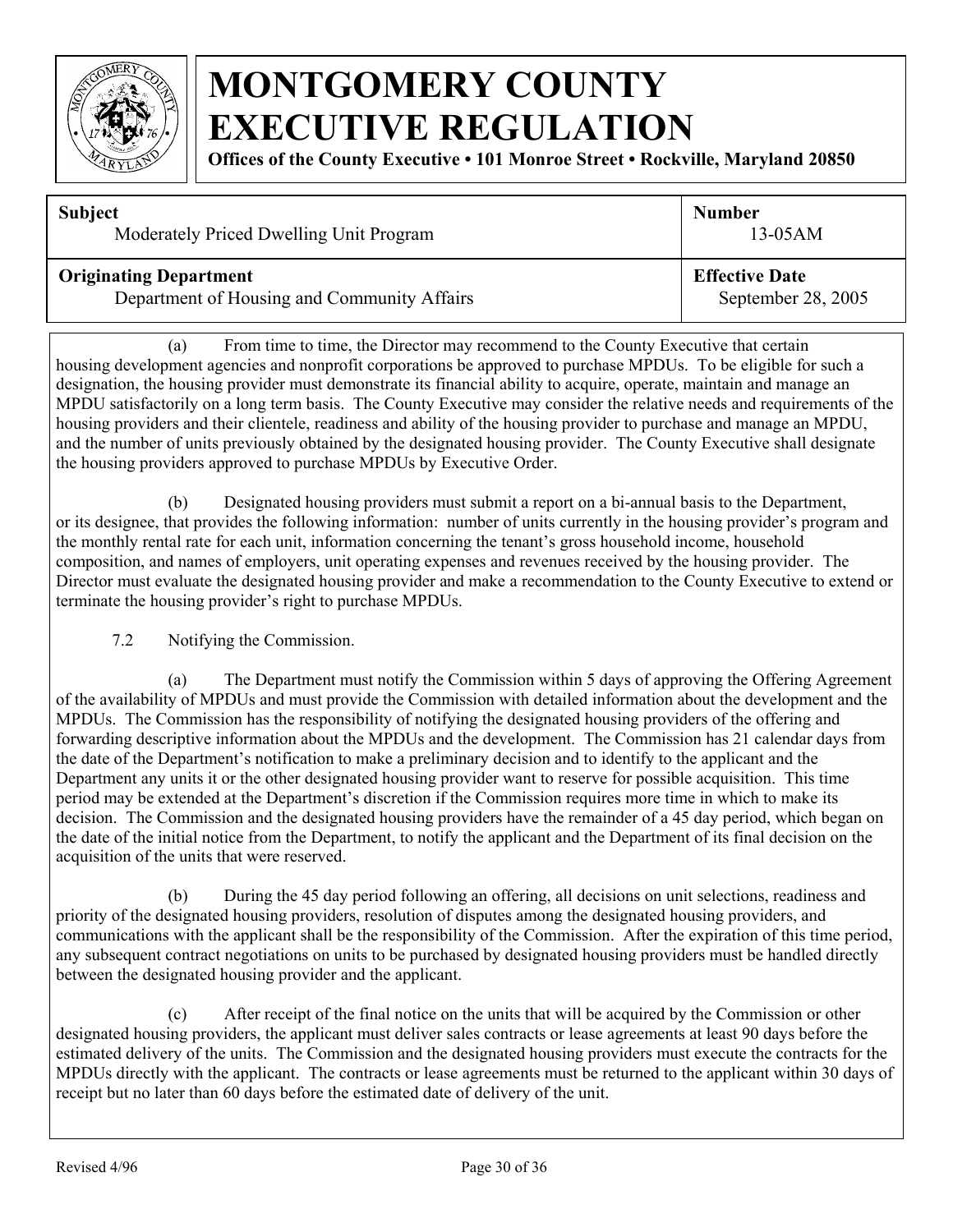

**Offices of the County Executive • 101 Monroe Street • Rockville, Maryland 20850**

| <b>Subject</b>                              | <b>Number</b>         |
|---------------------------------------------|-----------------------|
| Moderately Priced Dwelling Unit Program     | $13-05AM$             |
| <b>Originating Department</b>               | <b>Effective Date</b> |
| Department of Housing and Community Affairs | September 28, 2005    |

7.3 Purchase Requirements. The Commission and the designated housing providers may not collectively purchase or lease more than 40 percent of the units being offered; of this percentage, the Commission may not purchase or lease more than 33.3 percent of the units being offered. In addition, the Commission and designated housing providers may not purchase or lease more than 40 percent of each type of unit which is being offered unless the applicant and the Department agree to other ratios. The term "type of unit" refers to substantial differences such as end and interior units, the number of bedrooms in a particular unit, and the presence of architectural compatibility materials, such as brick. The Commission may purchase resale MPDUs in a particular development only if it did not previously purchase its full allotment of units at the initial offering. In no case, may the Commission own more than 33.3 percent of the MPDUs in a particular development.

#### **25A.00.08 Resale of MPDUs During the Control Period**

8.1 Requesting a Resale Price Determination.

(a) For purpose of resale. An owner who wishes to sell an MPDU during the applicable control period must notify the Department in writing of their intent to sell, and request a resale price determination.

(b) For purposes of refinancing. During the applicable control period, the owner of an MPDU may not refinance their MPDU for more than the approved resale price, as determined by the Department. Owners wishing to refinance must request a resale price determination, in writing, from the Department. Such a refinancing must in no way relieve the owner of the responsibility to pay to the Housing Initiative Fund one half of the excess proceeds.

8.2 Establishing the Maximum Resale Price. The Department must calculate the maximum resale price for the MPDU according to the following factors:

 (a) The base must be the original price paid for the MPDU, plus an allowance equal to the rate of increase in the consumer price index between the month and year of initial sale and the current month and year. Fees or points paid for permanent mortgage financing that were added to the original purchase price may be deducted from the base price used to calculate the resale price unless the terms of the resale include an assumption of the mortgage.

(b) To this base, the Department must add the current fair market value of capital improvements, as determined by the Department, made to a unit after the date of purchase. Improvements must be permanent in nature and clearly add to the market value of the house or property. Normal owner maintenance, general repair work, and decorative items or work must not be included in the resale price determination.

(1) The owner must provide an itemized list of all capital improvements and upgrades for which credit is requested as part of the resale price. All improvements claimed must be documented with receipts, contracts or other evidence supporting their value. The Department may establish standard fair market values for certain improvements, and this value may be used by the Department rather than cost data records of the improvements submitted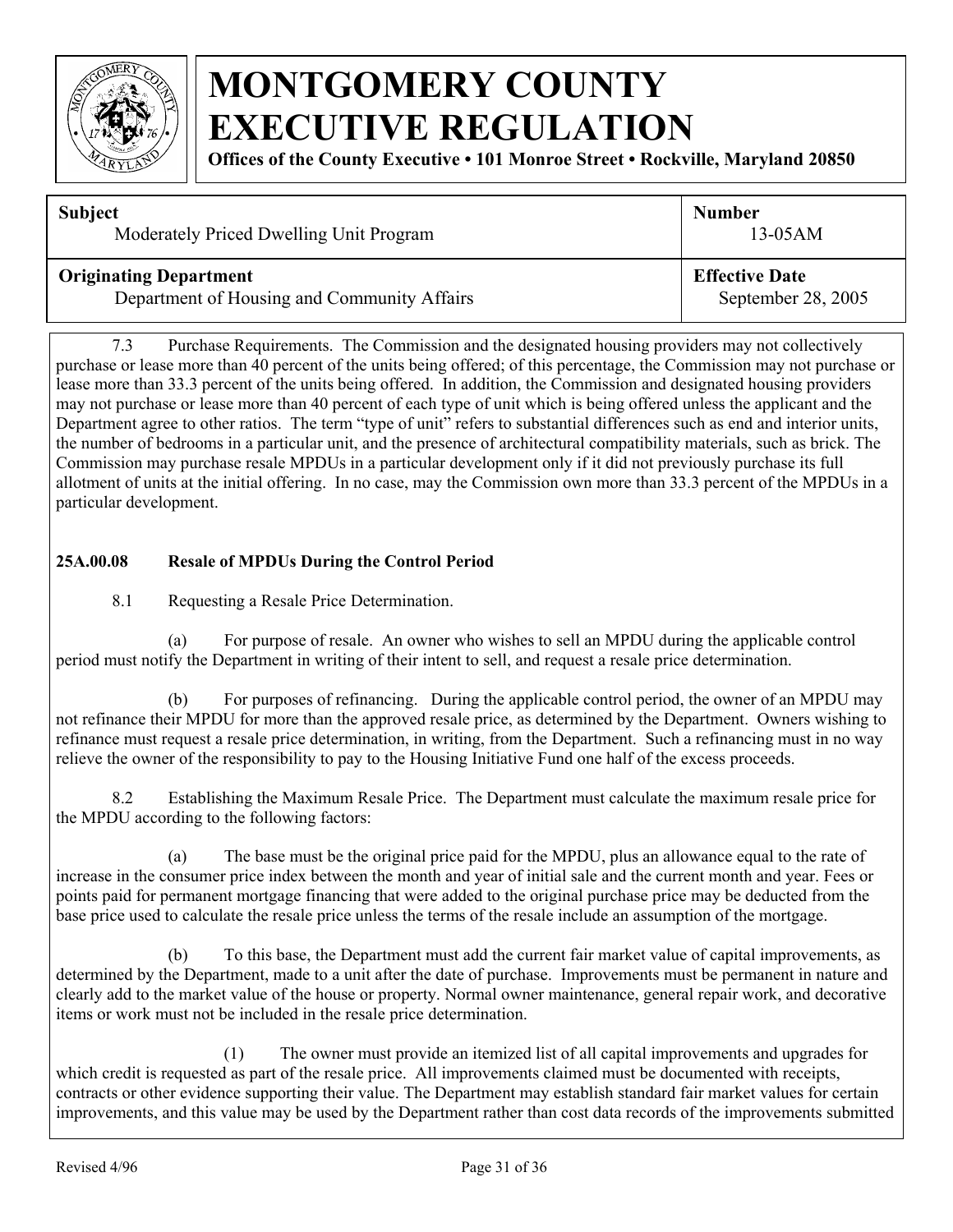

**Offices of the County Executive • 101 Monroe Street • Rockville, Maryland 20850**

| <b>Subject</b>                              | <b>Number</b>         |  |
|---------------------------------------------|-----------------------|--|
| Moderately Priced Dwelling Unit Program     | $13-05AM$             |  |
| <b>Originating Department</b>               | <b>Effective Date</b> |  |
| Department of Housing and Community Affairs | September 28, 2005    |  |
| by the owner.                               |                       |  |

(2) Where there is evidence of physical deterioration, abnormal wear and tear, or obsolescence because of neglect, abuse, or insufficient maintenance, the value allowed for the improvements may be reduced to account for the depreciation of the improvements or equipment.

(c) Appliances shall be depreciated on a 10 year straight-line basis from the initial

purchase price.

(d) The owner must permit a representative of the Department to inspect the MPDU upon request to verify the existence and value of any improvements that are being claimed by the owner.

(e) The Department may approve a closing cost credit to be added to the base price on behalf of the purchaser. This credit of 3.5 percent of the maximum resale price may be used by the purchaser to pay for eligible closing costs. The seller must permit the purchaser to choose to purchase the MPDU at the base price, or at the base price plus the closing cost credit.

(f) No allowance is included in the resale price for the payment of real estate brokerage fees associated with the sale of the unit. A brokerage fee may be added to the resale price only if the unit is not sold during the priority marketing period. The unit must have been actively marketed and included on the Department's resale information list and the resale telephone information line. Failure by the seller to accept a bona-fide offer may be justification for the Department's extending the priority marketing period.

(g) If Veterans Administration (VA) financing is used to finance the purchase of a resale MPDU, the loan discount financing points shall be added to the established maximum resale price. These points must not be included in any future resale price determination unless the purchaser utilizes VA financing or assumes the existing VA mortgage.

8.3 Resale Procedures.

(a) The Department, its designee, or the Commission has the right to purchase any resale MPDU. The owner must offer the MPDU for resale only to the Department, or to eligible certificate holders, during the first 60 days following the owner's notification to the Department. The County may assign its right to purchase the unit to a designated housing provider or to an eligible certificate holder.

 (b) The Department must notify the owner within 21 days of receiving a request for a resale price determination containing all the required information of the approved resale price.

 (c) The Department must notify the owner within the 60 day period whether or not the Department intends to purchase the unit, and of any other conditions of the sale. If the MPDU is not purchased by the Department, its designee, or the Commission, the Department must notify the owner of the method that must be used to sell the unit.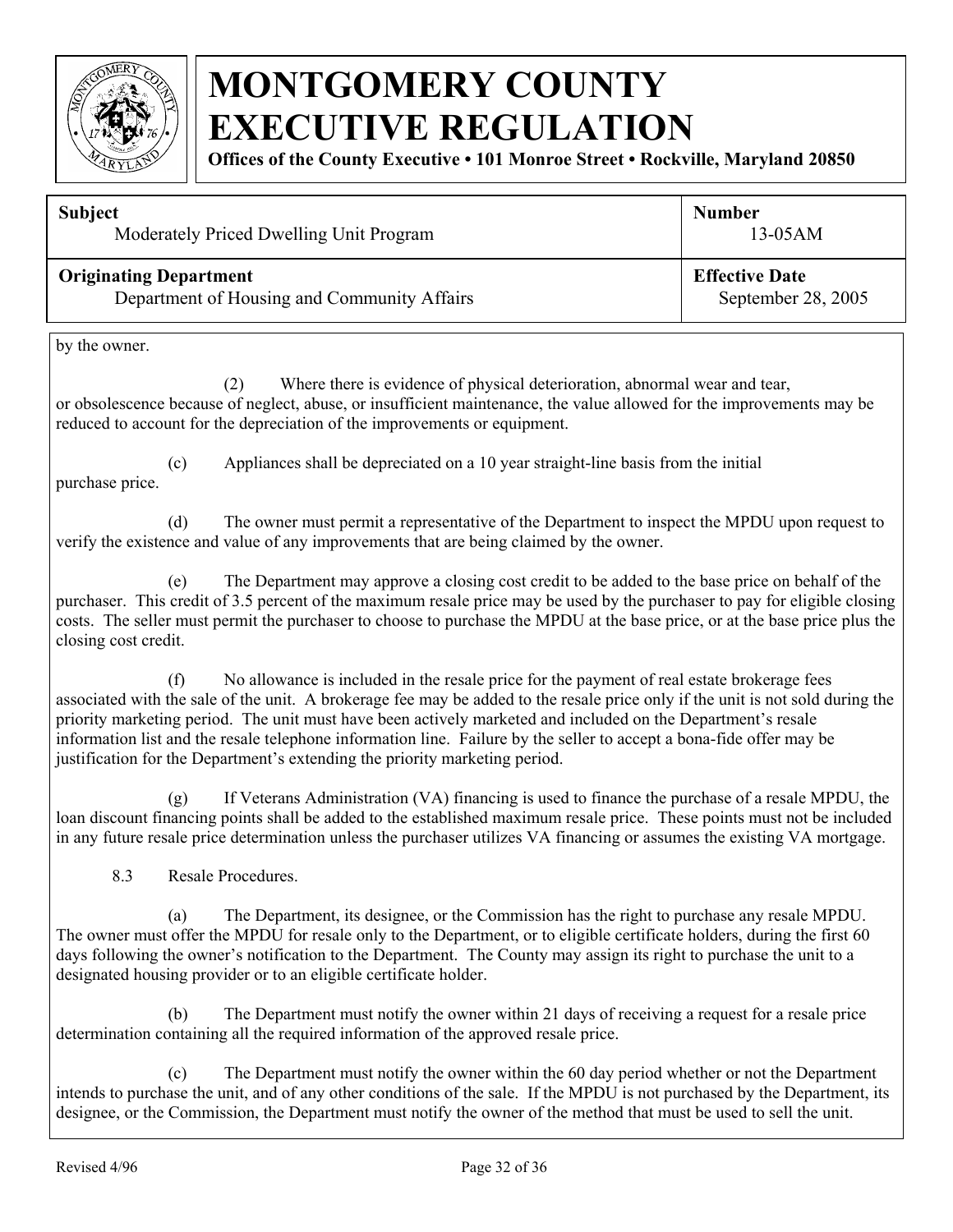

**Offices of the County Executive • 101 Monroe Street • Rockville, Maryland 20850**

| <b>Subject</b>                              | <b>Number</b>         |  |
|---------------------------------------------|-----------------------|--|
| Moderately Priced Dwelling Unit Program     | $13-05AM$             |  |
| <b>Originating Department</b>               | <b>Effective Date</b> |  |
| Department of Housing and Community Affairs | September 28, 2005    |  |

 (d) If the resale MPDU is purchased by the Department or its designee, or the Commission, these agencies may retain the MPDU or make it available to eligible certificate holders through a lottery or other means as may be approved by the Department.

 (e) If a lottery is used, the Department, its designee or the Commission must notify eligible certificate holders of the availability of the MPDU and the date of the lottery. A lottery form must be made available before or on the day of, and at the location, of the lottery. Interested certificate holders must complete the form, and present it for the drawing. Also at the time of the lottery, the eligible certificate holder must present to the Department or its representative:

 (1) their Certificate of Eligibility, which indicates the number of points that the certificate holder has been awarded;

 (2) a pre-approval letter for mortgage financing from a lender, which indicates the maximum loan amount for which the certification holder is eligible;

(3) a certificate indicating the eligible certificate holder has attended a homebuyer seminar.

 (f) One person households may only be permitted to participate in lottery drawings for one and two bedroom units; two person households may be eligible to participate in lottery drawings for dwelling units containing up to three bedrooms. One person households may not be permitted to purchase any MPDUs with three or more bedrooms or conventional townhouses with two bedrooms unless no lottery participants are present who meet the applicable eligibility criteria. The Director may waive this limitation for good cause.

 (g) The lottery drawing shall commence by drawing first from among those eligible certificate holders present who have been assigned the highest number of points. The first eligible certificate holder drawn must be given the exclusive right to enter into a contract for the purchase of the MPDU.

 (h) When the MPDU is sold to an eligible certificate holder, the required documents listed in Section 25A.00.06.5(a) of this regulation must be executed and sent to the Department.

(i) The MPDU may be offered to the general public at the approved maximum resale price only after the 60 day marketing period to the Department, its designee, the Commission, and all eligible certificate holders has expired. The owner must not offer MPDUs to the general public unless the priority marketing period has ended, the lottery list of all eligible certificate holders has been exhausted, and a written notice has been obtained from the Department authorizing sale to the general public. The priority marketing period is automatically extended unless the Department determines that no additional eligible persons are available to purchase the MPDUs.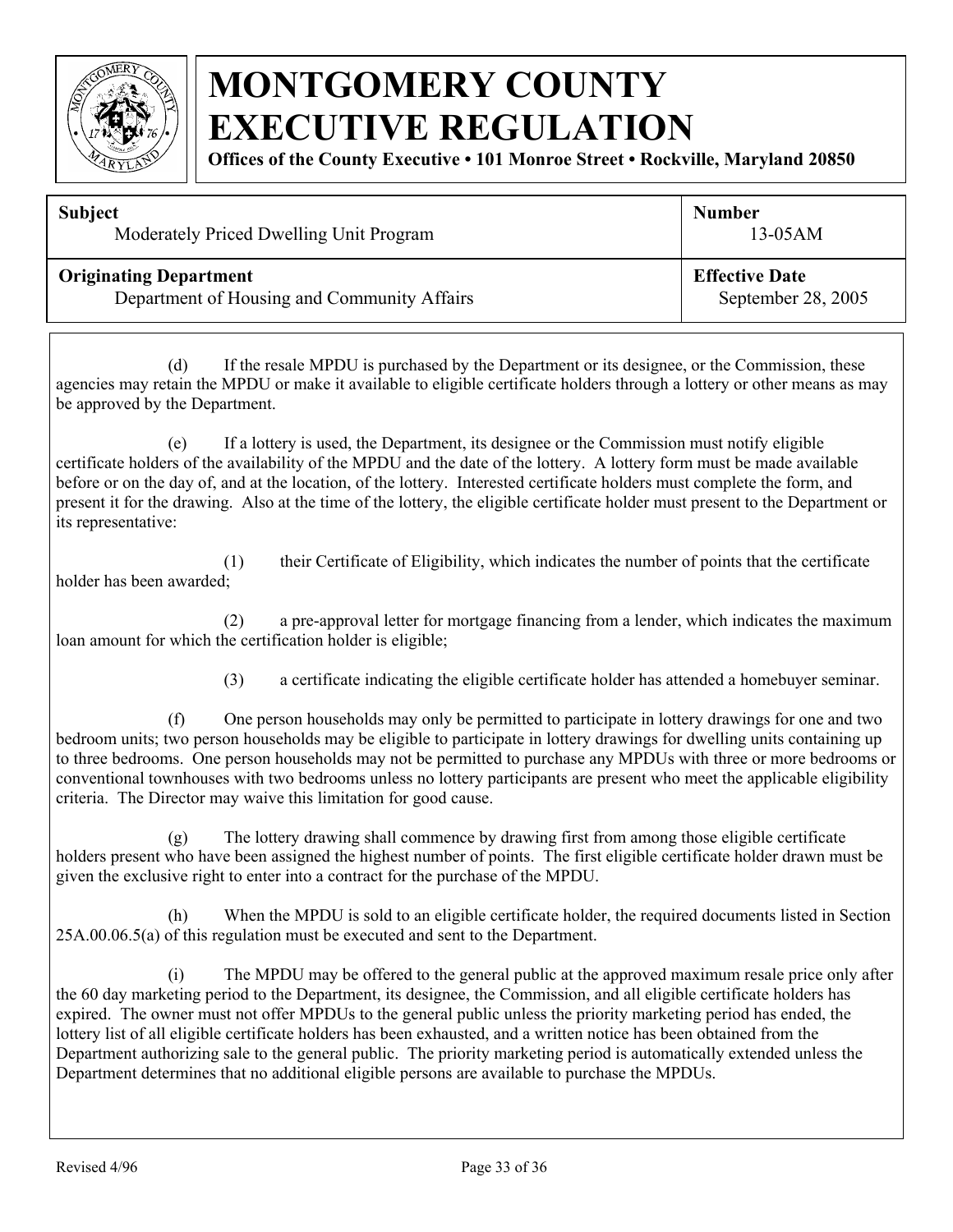

**Offices of the County Executive • 101 Monroe Street • Rockville, Maryland 20850**

#### **Subject**

Moderately Priced Dwelling Unit Program

#### **Originating Department**

Department of Housing and Community Affairs

**Effective Date** September 28, 2005

13-05AM

**Number** 

#### **25A.00.09 Resale of MPDUs After the Control Period**

9.1 Seller's Notification of the Department. For the first sale of an MPDU after the expiration of the applicable control period, the owner must provide the following information to the Department 30 days prior to settlement:

(a) A copy of the signed sales contract which clearly states the agreed upon sales price;

(b) A copy of the real estate broker's listing agreement;

(c) An itemized list of improvements including actual or estimated value of the improvements with documentation of the value in a form acceptable to the Department; and

(d) The name and contact information for the settlement agent, once it has been determined.

9.2 Commission's Right to Purchase MPDUs. The Department must immediately notify the Commission of the offer, and the Commission must have the right to match the purchase offer. The Commission must notify the Department and the owner within 14 days of the Department's receipt of notification of the offer, whether or not it intends to purchase the unit. If the Commission decides to exercise its right to purchase the MPDU, it must tender a purchase contract to the owner within 21 days from the date it notifies the Department and owner of its decision. The offer must contain substantially the same terms and conditions, and a deposit must be made, payable to an escrow agent. If within 14 days of the Department's receipt of the offering notice, the owner does not receive written notice from the Commission that it intends to purchase the unit, or if after receiving such notice, the owner does not receive from the Commission a purchase contract at the price and terms substantially comparable to the offer within 21 days, the owner shall be free to execute the prior contract at the price and terms originally offered.

9.3 Payment of Excess Proceeds to Housing Initiative Fund. For the first sale of an MPDU which was originally offered for sale or rent after March 20, 1989, and for which the applicable control period has expired, the seller must pay to the Housing Initiative Fund one half of the excess proceeds.

(a) Excess proceeds are defined as the amount by which a bona fide resale price exceeds the sum of the following:

(1) The original sale price, or a subsequently approved resale price made during the control period, or the price that a rental unit would have been permitted to be sold for if it had been a sale unit at the time of the original rental;

(2) An allowance for the increase in the cost of living as determined by consumer price index (CPI-U) for the Washington, D.C. PMSA from the date of the initial sale or the latest resale or rental;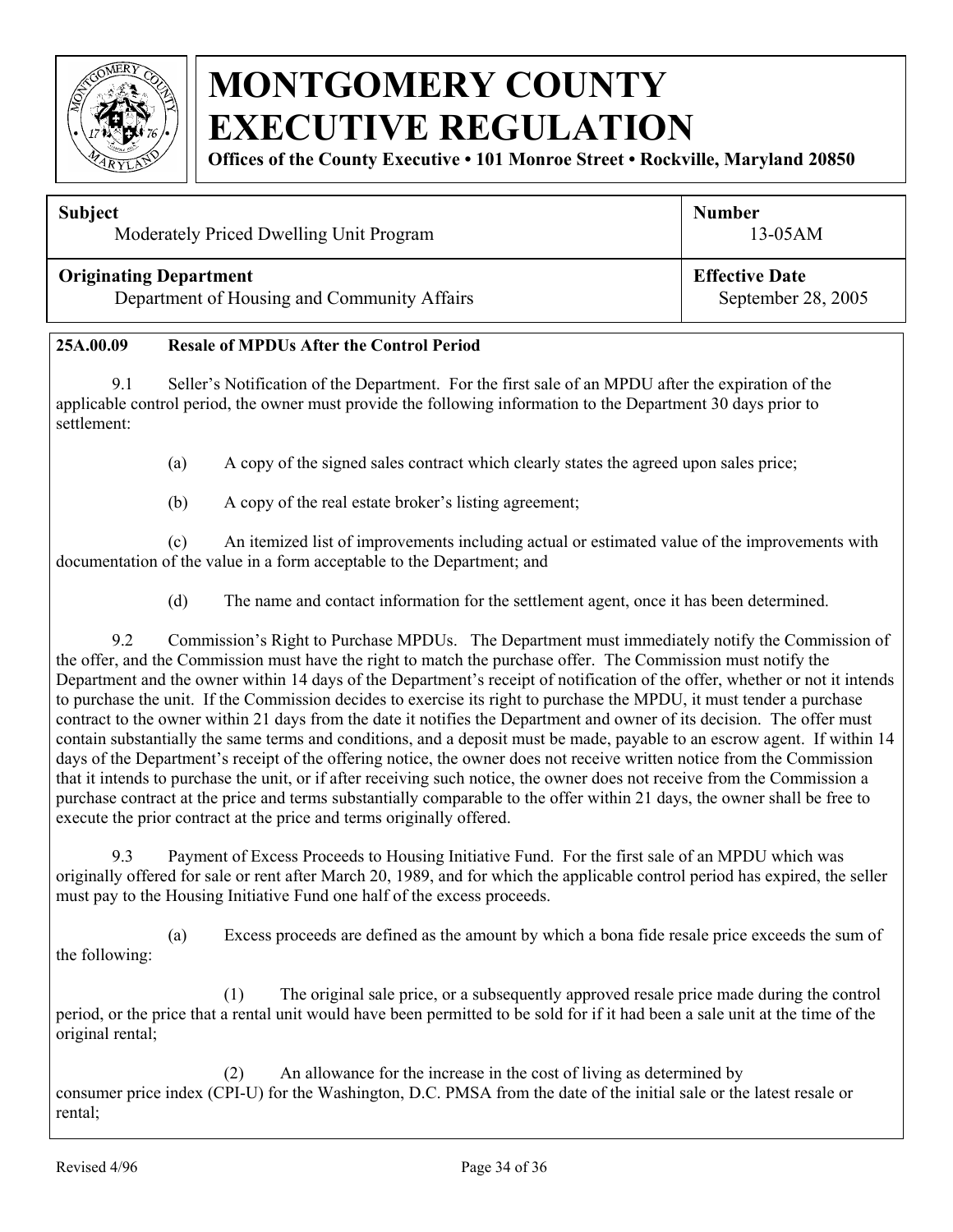

**Offices of the County Executive • 101 Monroe Street • Rockville, Maryland 20850**

| <b>Subject</b>                              | <b>Number</b>         |
|---------------------------------------------|-----------------------|
| Moderately Priced Dwelling Unit Program     | $13-05AM$             |
| <b>Originating Department</b>               | <b>Effective Date</b> |
| Department of Housing and Community Affairs | September 28, 2005    |

(3) The value of capital improvements made to a unit subsequent to the most recent date of purchase, as determined by the Department.

(4) The amount of the real estate sales commission at the average prevailing commission rates; however, the commission must not exceed 6 percent of the sales price.

(5) An allowance for applicable transfer taxes and recordation charges.

(b) The Department must notify the owner of the calculation of the excess profit and the amount that must be paid to the Housing Initiative Fund within 21 days of receiving the complete information from the owner.

(c) The required portion of the excess proceeds of the sale must be paid to the Housing Initiative Fund and must be collected at the time of settlement. The seller is responsible for ensuring that the payment is disbursed in accordance with this regulation. A copy of the final settlement sheet for the transfer of ownership must be sent to the Department within 14 days of the date of settlement on the property transfer. The Department must release the MPDU covenants and liens recorded in the land records after the County has received the required payment to the Housing Initiative Fund and the settlement documents.

(d) Failure of the owner to notify the Department of a sale, obtain a determination of excess proceeds, and pay the required portions of the excess proceeds to the Housing Initiative Fund constitutes a default under the covenants, these regulations, and Chapter 25A.

9.4 Divorce. If one owner buys out the other owner's interest in the unit as part of a divorce settlement, without selling the unit on the open market, then this does not constitute the first sale of the unit, and does not relieve the remaining owner of the shared profit obligation.

#### **25A.00.10 Sale of MPDU by Foreclosure**

A mortgagee or other secured party who has initiated foreclosure proceedings on a debt secured by a mortgage or deed of trust on an MPDU must notify the Department in writing not later than 21 days prior to the date of the foreclosure sale.

#### **25A.00.11 Enforcement**

The Department and DPS are responsible for enforcing the provisions of Chapter 25A. Complying with Chapter 25A and an approved MPDU Agreement to Build is the responsibility of the applicant; revisions or amendments should be requested as soon as the applicant recognizes that meeting the terms of an approved MPDU Agreement to Build may